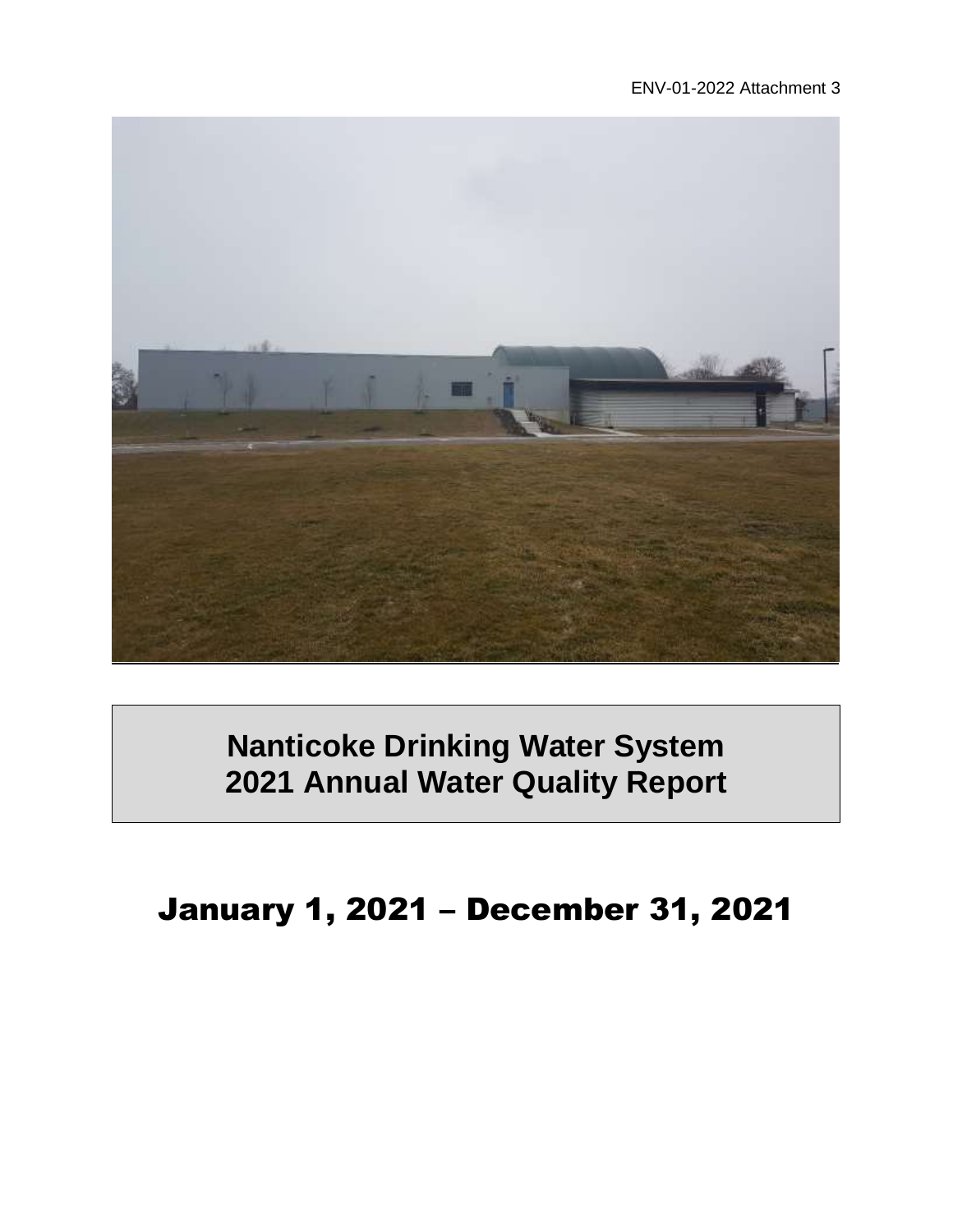### **TABLE OF CONTENTS**

| <b>QUALITY MANAGEMENT SYSTEM POLICY</b>                                                                            | $\overline{2}$ |
|--------------------------------------------------------------------------------------------------------------------|----------------|
| <b>HALDIMAND COUNTY QMS SUMMARY</b>                                                                                |                |
| <b>DRINKING WATER SYSTEM</b>                                                                                       | 4              |
| <b>NANTICOKE DRINKING WATER SYSTEM MAP</b>                                                                         |                |
| <b>NANTICOKE DRINKING WATER SYSTEM OVERVIEW</b>                                                                    |                |
| <b>EXPENDITURE INFORMATION</b>                                                                                     |                |
| <b>MULTI-BARRIER APPROACH</b>                                                                                      |                |
| <b>EXPENDITURE INFORMATION</b>                                                                                     |                |
| <b>WATER SAMPLING</b>                                                                                              | 8              |
|                                                                                                                    |                |
| <b>MICROBIOLOGICAL SAMPLING</b>                                                                                    |                |
| <b>OPERATIONAL SAMPLING</b>                                                                                        |                |
| <b>LEAD SAMPLING</b>                                                                                               |                |
| <b>ORGANIC SAMPLING</b>                                                                                            |                |
| <b>WATER USE</b>                                                                                                   | 13             |
| <b>RAW WATER</b>                                                                                                   |                |
| <b>POTABLE WATER</b>                                                                                               |                |
| <b>REGULATORY COMPLIANCE</b>                                                                                       | 15             |
| <b>ADVERSE WATER QUALITY INCIDENTS (AWQIS)</b><br><b>ANNUAL DRINKING WATER INSPECTION</b>                          |                |
| <b>REPORT AVAILABILITY</b>                                                                                         | <u> 18</u>     |
| <b>APPENDICES</b>                                                                                                  | <u>19</u>      |
| <b>INORGANIC AND ORGANIC SAMPLE RESULTS</b><br><b>MICROCYSTIN SAMPLE RESULTS</b><br><b>HARDNESS SAMPLE RESULTS</b> |                |

**NANTICOKE WATER TREATMENT PLANT PROCESS FLOW DIAGRAM**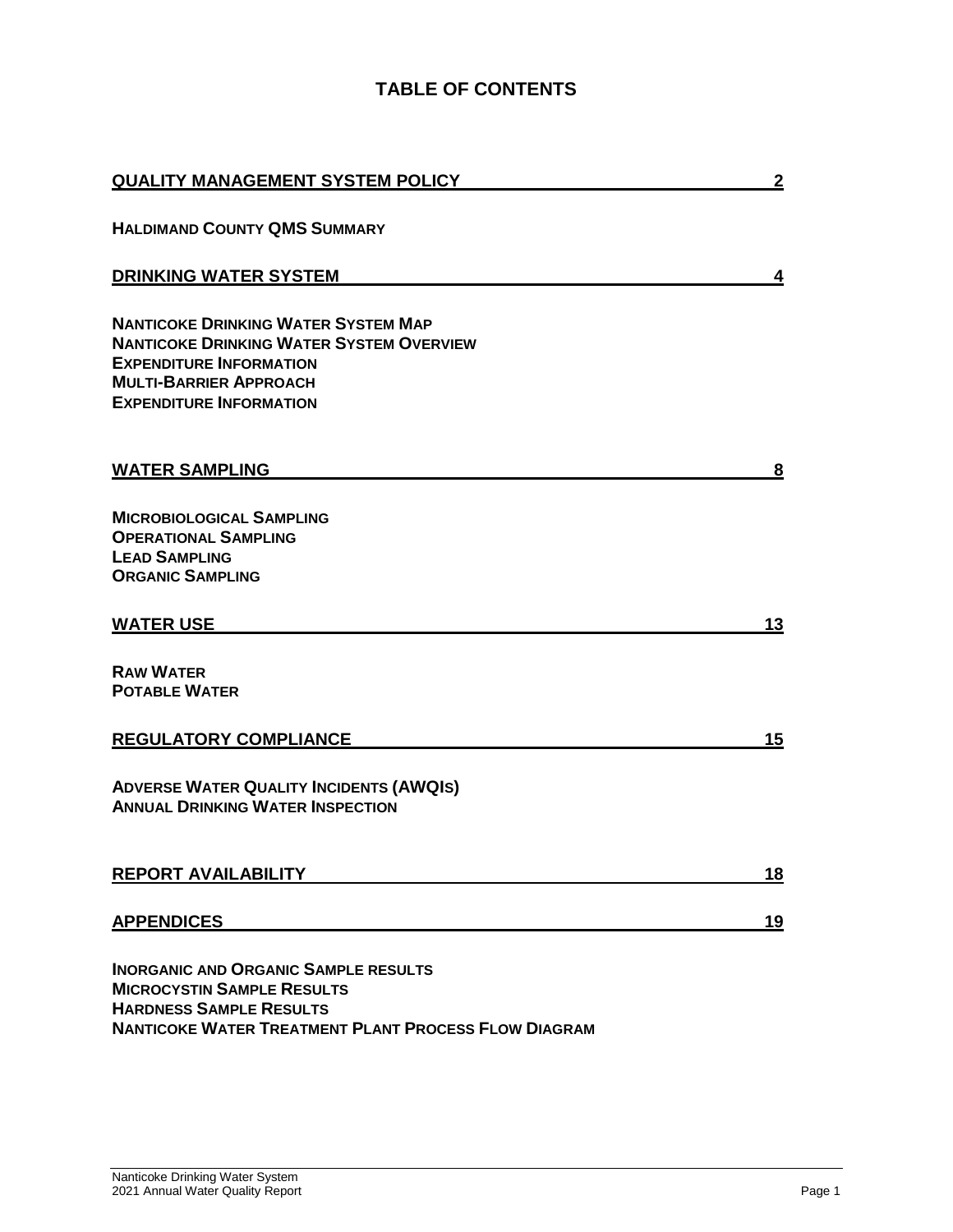# Quality Management System Policy

The purpose of The Corporation of Haldimand County's Quality Management System policies are to:

- Ensure our drinking water systems comply with all current legislation and regulatory requirements for the safe supply of drinking water;
- Ensure financial support is provided to maintain infrastructure integrity to allow safe and consistent delivery of drinking water to our water customers;
- Commit to review and update our Operational Plans as regulated by the Drinking Water Quality Management Standard in order to continually improve our Quality Management System and to communicate the results with our water customers.

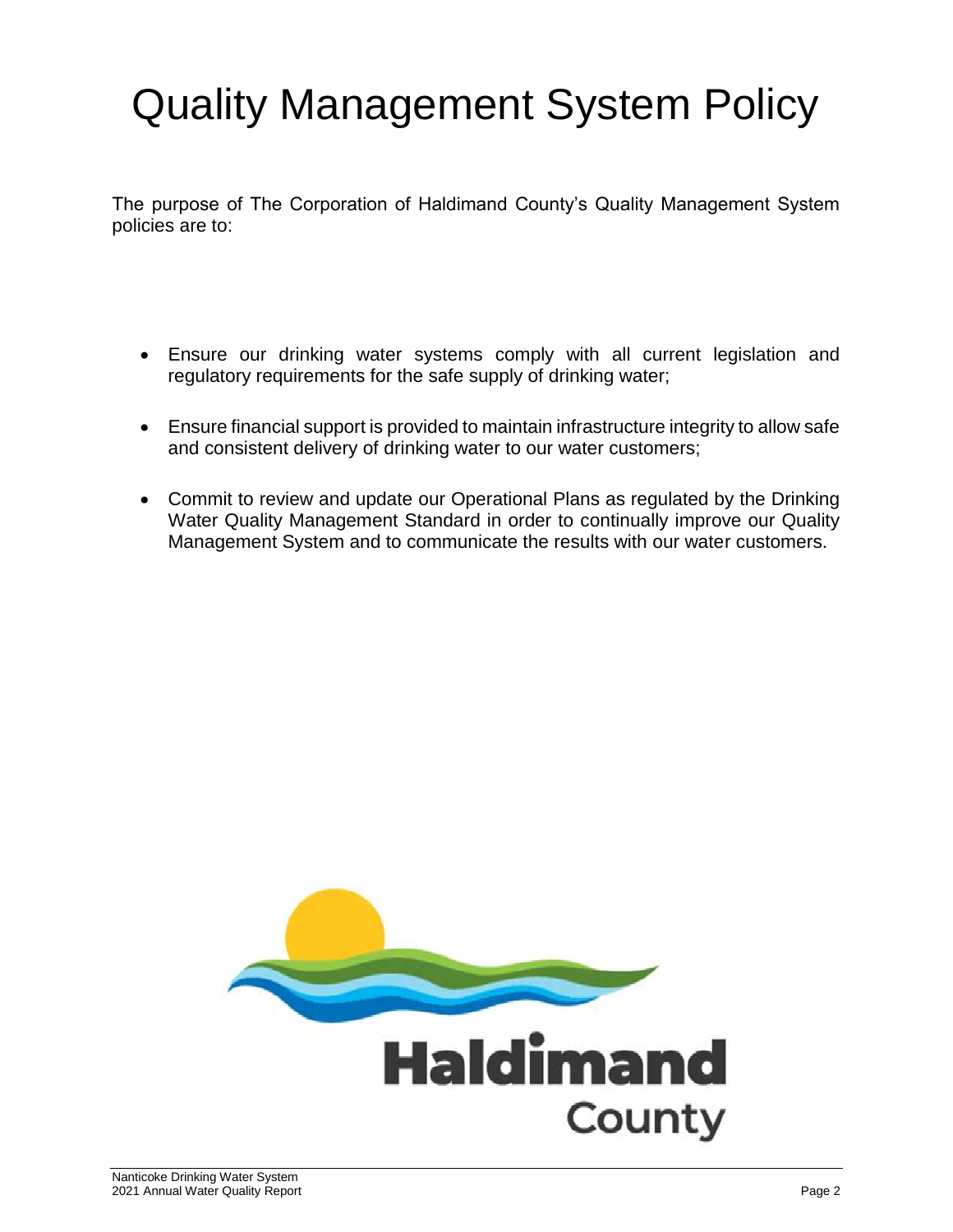### **Haldimand County Quality Management System Summary**

Haldimand County's Quality Management System (QMS) is legislated under the Drinking Water Quality Management Standard (DWQMS) through the Safe Drinking Water Act. To maintain operating authority accreditation, the Ministry of the Environment, Conservation and Parks (MECP) mandate tasks that must be completed annually. These activities include:

- Conducting an internal audit of the Quality Management System.
- Conducting a Management Review meeting.
- Participating in an external audit conducting by a third party Accreditation Body
- Updating the Quality Management System Operational Plan.
- Updating Council of the status of the County's Quality Management System.

The QMS Operational Plan was reviewed and updated in 2021, with focus on Document and Records Control (Element 5) and Continual Improvement (Element 21) all while incorporating organizational changes within the County.

Internal audits were completed with support from Water and Wastewater Operations staff and Aclaims Environmental. No non-conformities were identified as a result of the internal audit. The audit report did note four areas for opportunities for improvement.

Haldimand County must receive accreditation annually to operate the water distribution systems. Through a qualified third party auditor, the County must demonstrate that its QMS (Quality Management System) meets the requirements of the DWQMS (Drinking Water Quality Management Standard). SAI Global conducted an external audit on November 9<sup>th</sup>, 2021. The County received one minor non-conformance. This was a result of an administrative issue and corrective action was implemented immediately to resolve the issue.

Staff are required to conduct an annual Management Review meeting to evaluate the effectiveness of the QMS. Deficiencies and opportunities for improvement are identified and action items are developed to ensure follow-up. The County held their management review meeting on October 29<sup>th</sup>, 2021.

All requirements were achieved in 2021 and SAI Global have issued an accreditation certificate to Haldimand County, which allows us to continue to operate the water distribution systems.

As part of the agreement with the County and through the regulations, Ontario Clean Water Agency (OCWA) must obtain accreditation to operate the water treatment facilities on behalf of the County. November 11, 2021 OCWA obtained full scope accreditation under the requirements of DWQMS.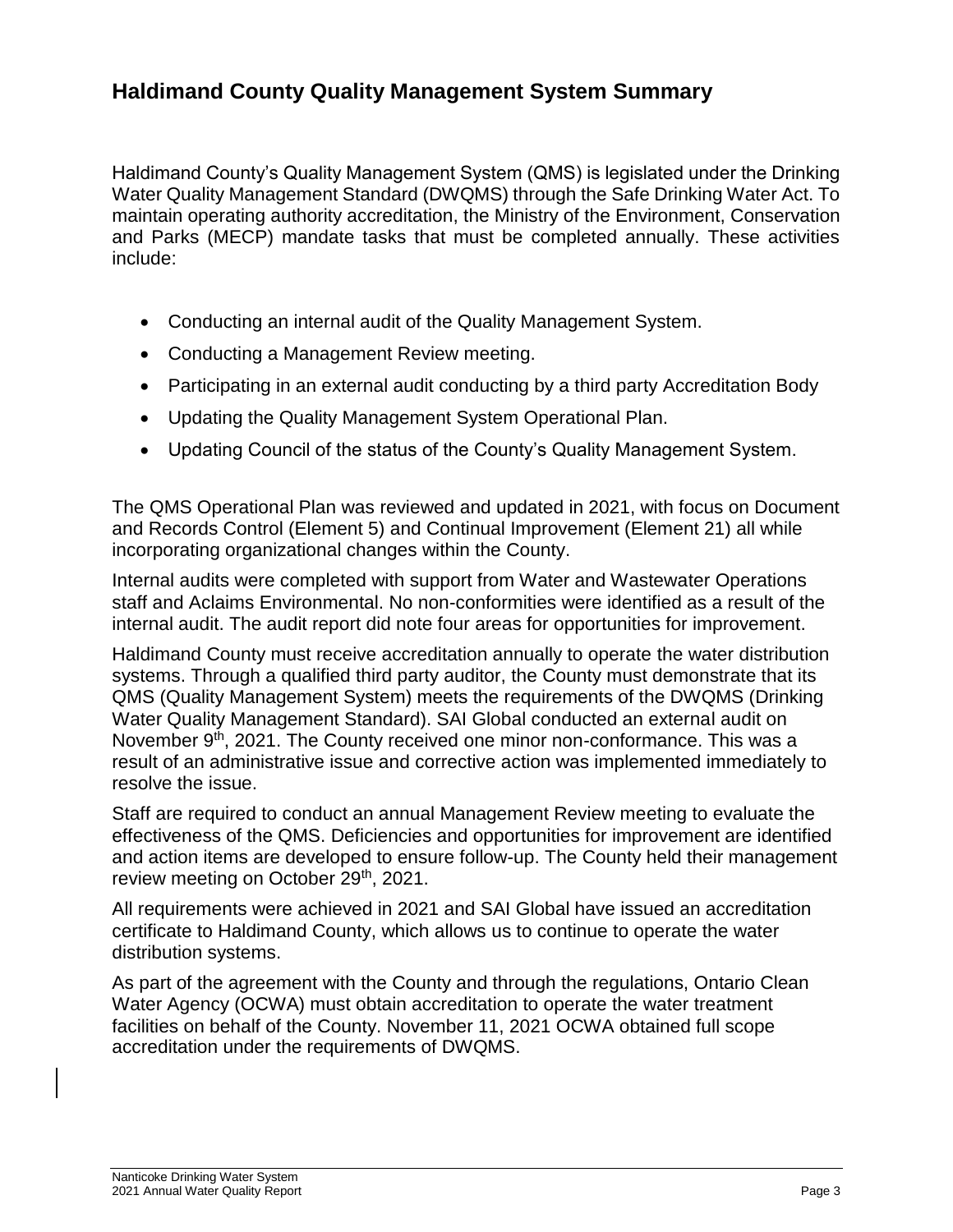# **NANTICOKE DRINKING WATER SYSTEM**

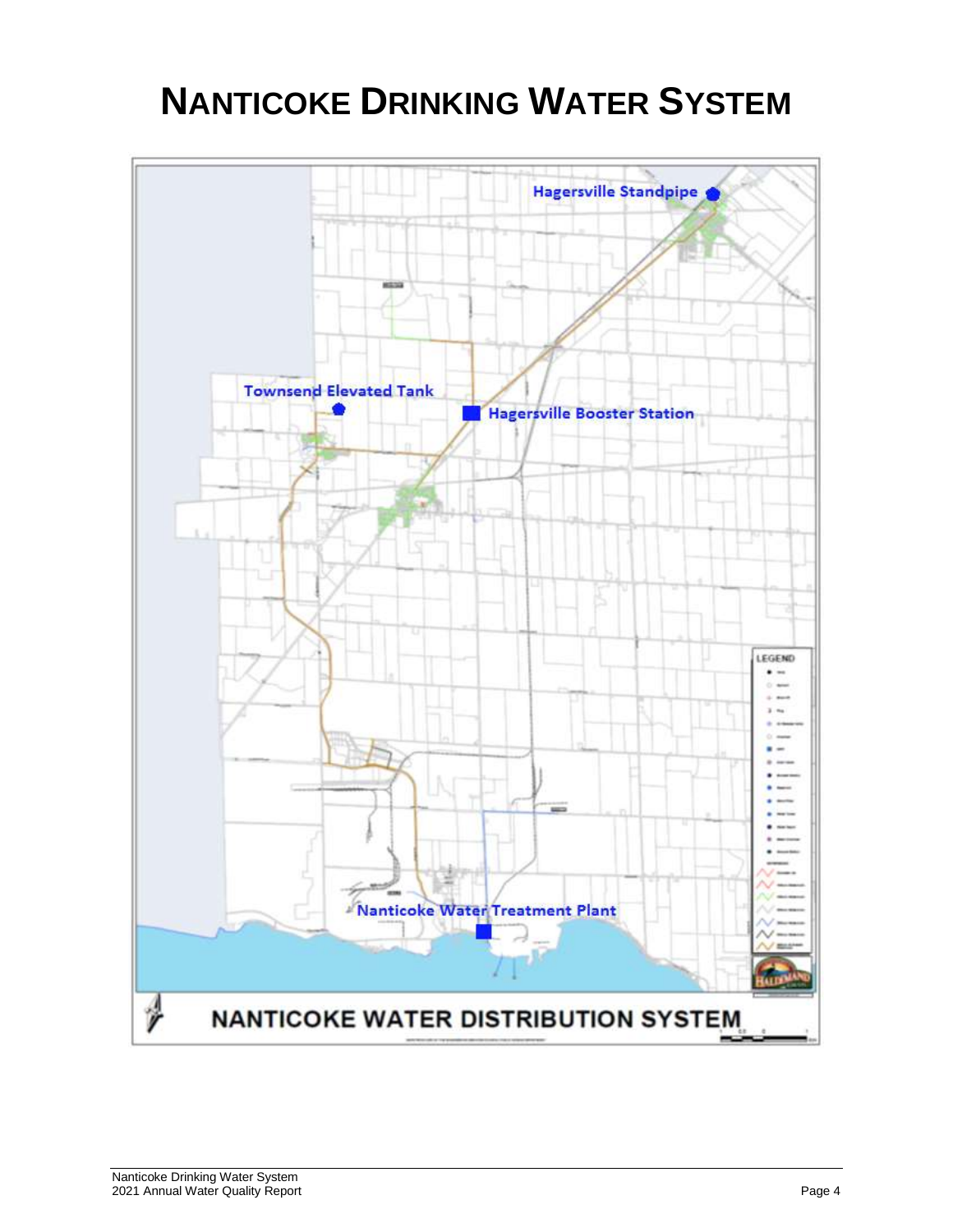### **Nanticoke Drinking Water System Overview**

Lake Erie raw water flows from the Ontario Power Generation forebay into the Nanticoke Industrial Pumping Station forebay. Raw water can be pre-chlorinated for zebra mussel control and then drawn into two raw water wet wells. Seven vertical turbine pumps are capable of supplying Imperial Oil and US Steel plants with raw water. Two submersible pumps supply the municipal treatment works with raw water.

A coagulant (poly-aluminum chloride was used in 2021) is injected into the raw water supply. Water flows into a high-rate clarification process (Actiflo), which uses microsand and polymer to improve floc formation and significantly reduce settling times. Settled water then flows to three filter units containing sand and anthracite. Filtered water is chlorinated with sodium hypochlorite for primary disinfection prior to flowing to two reservoirs. These reservoirs feed into a high lift pumping station, where chlorine is injected for secondary disinfection, before being pumped into the distribution system.

A settling lagoon collects waste water from various water treatment plant processes and continuously discharges to Lake Erie.

*Figure 1* is a simplified schematic of the Nanticoke Water Treatment Plant. A larger version of the diagram is included in the appendices.

The distribution system is comprised of three residential communities (Townsend, Jarvis and Hagersville) and the Lake Erie Industrial Park. Townsend utilizes a water tower for storage and to maintain pressure in the distribution system. A booster station is utilized to maintain pressure and flow to Hagersville. As required, this facility has the capability to add sodium hypochlorite to the potable water to boost chlorine residuals. Hagersville utilizes a standpipe for storage and to maintain pressure in the distribution system. Bulk water stations are located in Hagersville and Jarvis. In addition, the Nanticoke Drinking Water System provides potable water to the Mississaugas of the Credit First Nation.



*Figure 1***: Nanticoke Water Treatment Plant Schematic**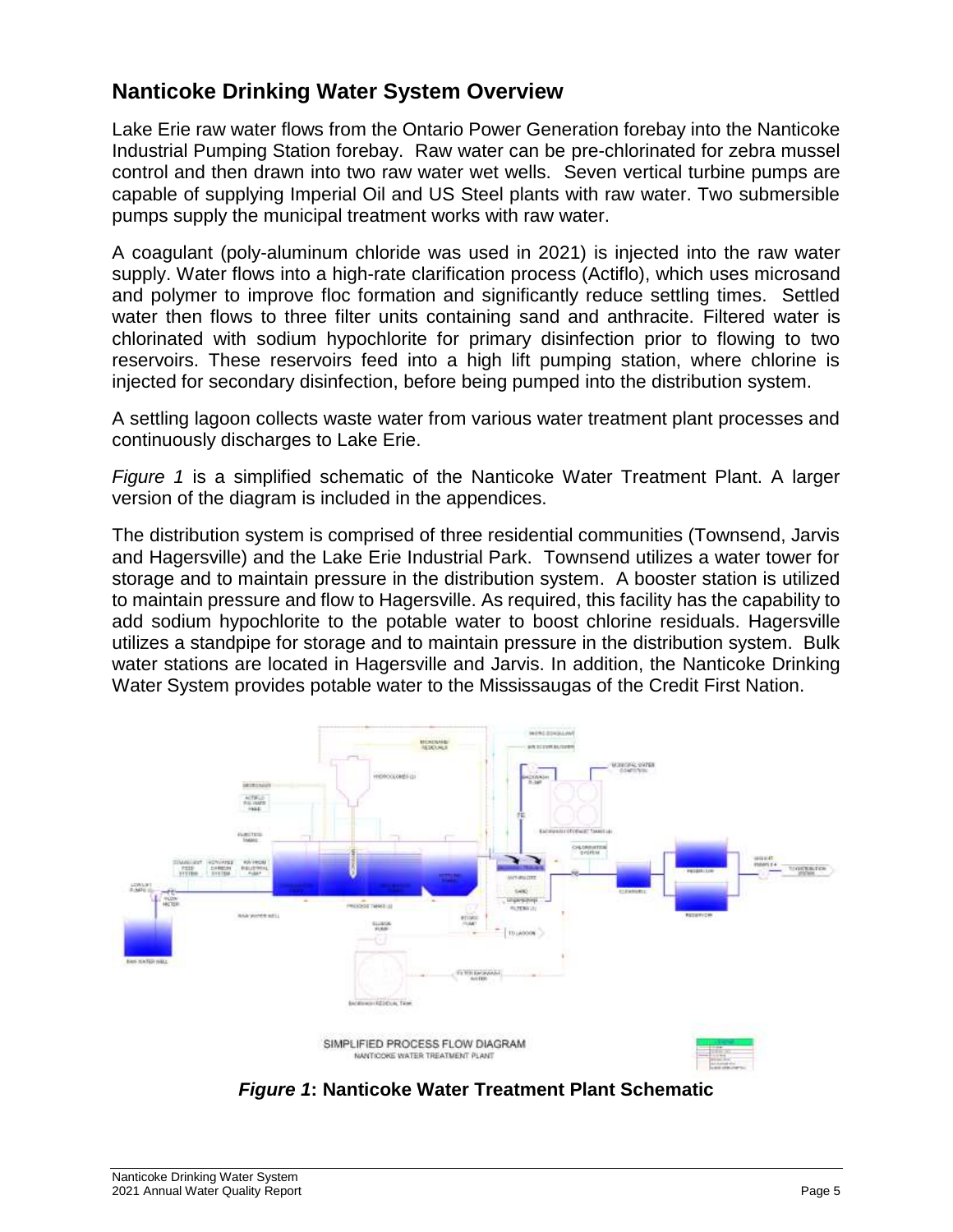The distribution system infrastructure services approximately 4,900 people (2016 Census).

Ontario Clean Water Agency is contracted to operate and maintain the raw water transmission mains, low lift pumping station, water treatment plant, and the standpipe. Haldimand County operates and maintains the distribution system, including the bulk water depots.

#### **Expenditure Information**

Haldimand County and its contract operators are diligent in prioritizing projects on an annual basis to eliminate unnecessary expenditure. Using the best available information at the time of this report, expenses incurred in the Nanticoke Drinking Water System for 2021 are identified in Table 1. Not all drinking water expenditure information is included in this report.

#### **Table 1: Nanticoke Drinking Water System 2021 Expenditures**

| <b>Nanticoke Drinking Water System:</b>  |                    |          |
|------------------------------------------|--------------------|----------|
| Nanticoke WTP Filter 3 Media Replacement |                    |          |
|                                          |                    |          |
|                                          |                    |          |
|                                          |                    |          |
|                                          | <b>Total Cost:</b> | \$43,000 |
|                                          |                    |          |
|                                          |                    |          |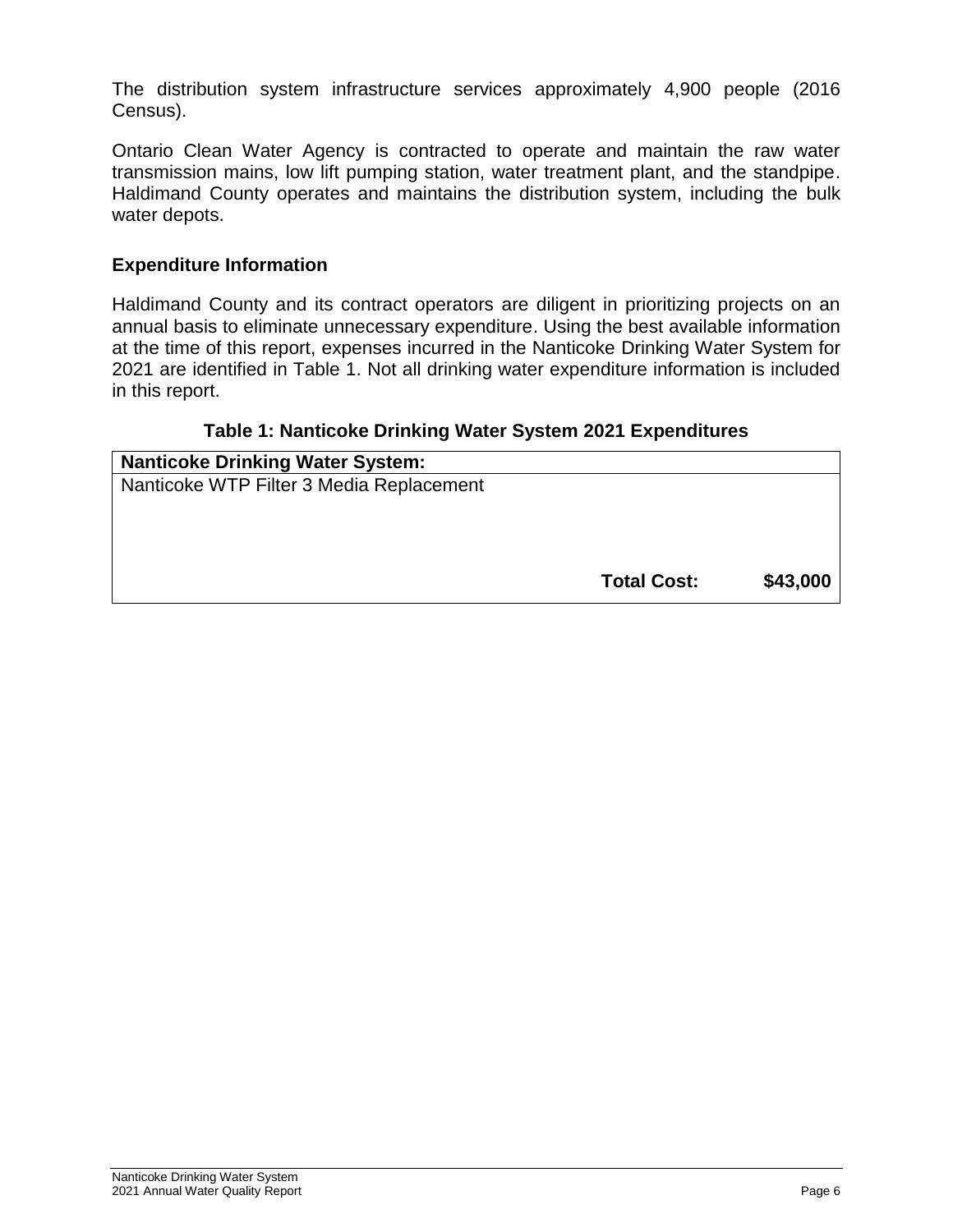### **Multi-Barrier Approach**

Through the Walkerton Inquiry, Justice O'Connor recommended that drinking water is best protected by taking an approach that uses multiple barriers to prevent contamination from affecting our drinking water. The multi-barrier approach addresses potential threats by ensuring barriers are in place to either eliminate or minimize their impact. This holistic approach recognizes that each barrier may not be able to completely remove a contaminant, but by working together the barriers provide a high-level of protection. Typical barriers include:

- **Source Protection**
	- o *Source Protection Plans*
- **Treatment**
	- o *Treatment and Disinfection Goals*
- **Distribution System**
	- o *Residual Maintenance*
- **Monitoring**
	- o *Sampling Programs*
- **Emergency Preparedness** o *Emergency Plans*



Haldimand County has adopted the multi-barrier approach in ensuring safe, reliable drinking water. Figure 2 shows how administration, design, maintenance, and operations work together to establish and maintain multi-barrier protection (US EPA, 1998).



*Figure 2***: Responsibilities for Clean, Safe and Reliable Drinking Water**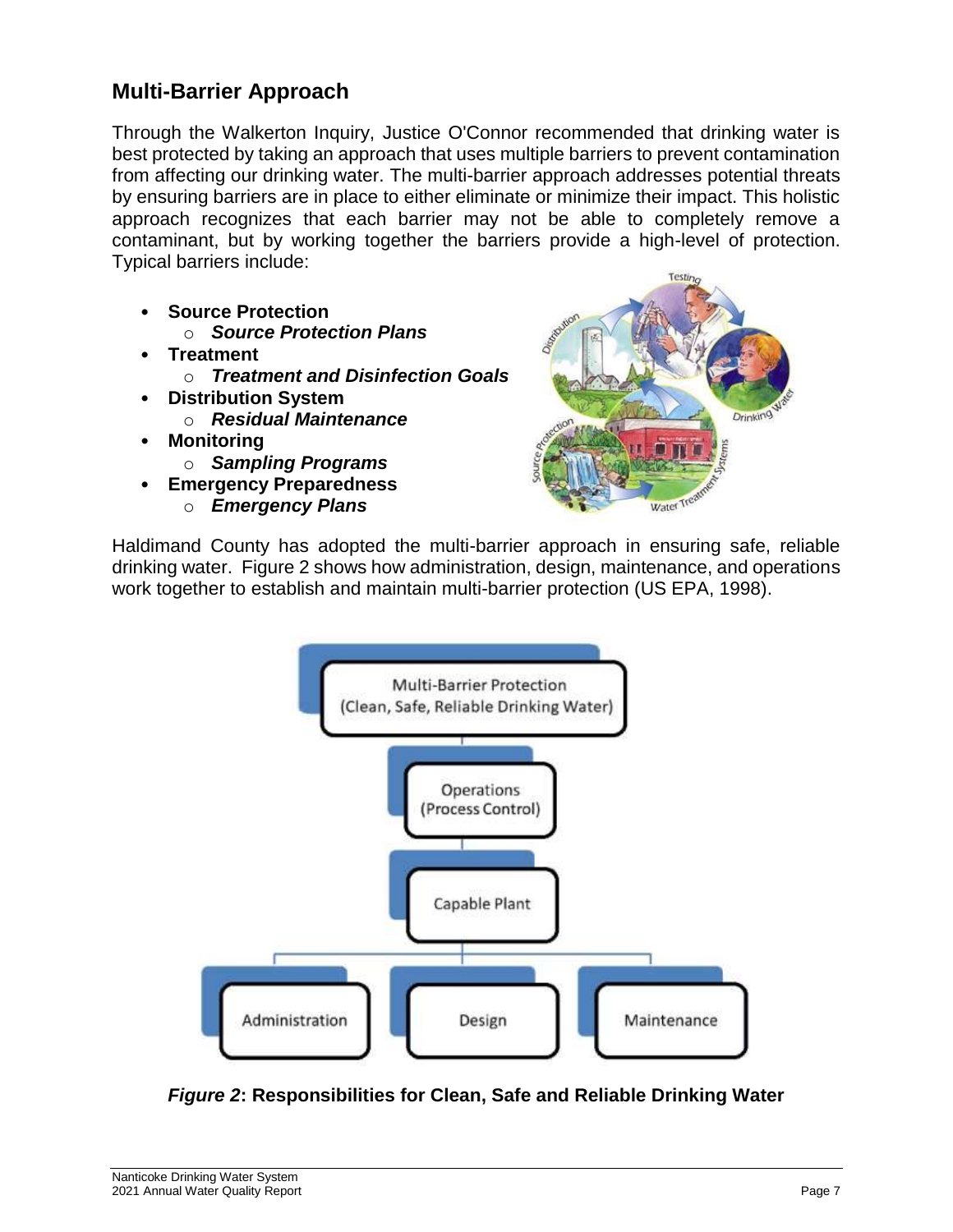A description of the responsibilities in each area is summarized as follows:

- **Administration**: The administrators or managers of a water treatment system are responsible for providing the resources (budget and staff) and policies (hours of staffing, reporting requirements, training and certification requirements, etc.). Funding may also need to be justified and obtained if the design of a system is inadequate or major upgrades are required. Managers establish and maintain emergency response plans and communication procedures to ensure prompt response to unsafe drinking water.
- **Design**: The designer's responsibility is to provide the physical infrastructure (pipes, valves, tanks, meters, etc.) capable of reliably producing and distributing the quality and quantity of water required. The design must provide adequate flexibility and controllability to enable the operator to make appropriate adjustments.
- **Maintenance**: The system must be maintained in good working order with the key equipment functional at all times. Should a key piece of equipment break down then it should be repaired in a timely manner.
- **Operations**: Once a capable system is in place, then it is the operator's responsibility to deliver safe drinking water through monitoring, testing and process control (for example by changing the setting on the dosing pumps). Operators are also responsible for maintaining records (log books, data forms, etc.), which aid in troubleshooting and design of upgrades. A further, and commonly unrecognized responsibility of the operator is to communicate the needs of the facility to administrators for possible action.

# **WATER SAMPLING**

To comply with drinking water legislation, drinking water systems are required to monitor their water quality. Haldimand County has committed to providing safe, reliable drinking water and is diligent in ensuring that sampling and monitoring programs effectively characterize water quality. All samples are taken by certified operators and tests performed by accredited, licensed laboratories.

### **Microbiological Sampling**

Microbial quality is one of the primary indicators for the safety of a drinking water supply. Of all contaminants in drinking water, human and/or animal feces present the greatest danger to public health. Pathogenic or disease causing microorganisms (including certain protozoa, bacteria or viruses) may be found in untreated water supplies. Bacteriological monitoring and testing is a way to detect and control pathogenic bacteria in treated drinking water supplies. Heterotrophic Plate Count (HPC) and background bacteria samples are monitored to identify potential changes in water quality and are not used as an indicator of adverse human health effects. Table 2 provides a summary of microbiological sampling completed in the Nanticoke Drinking Water System during 2021.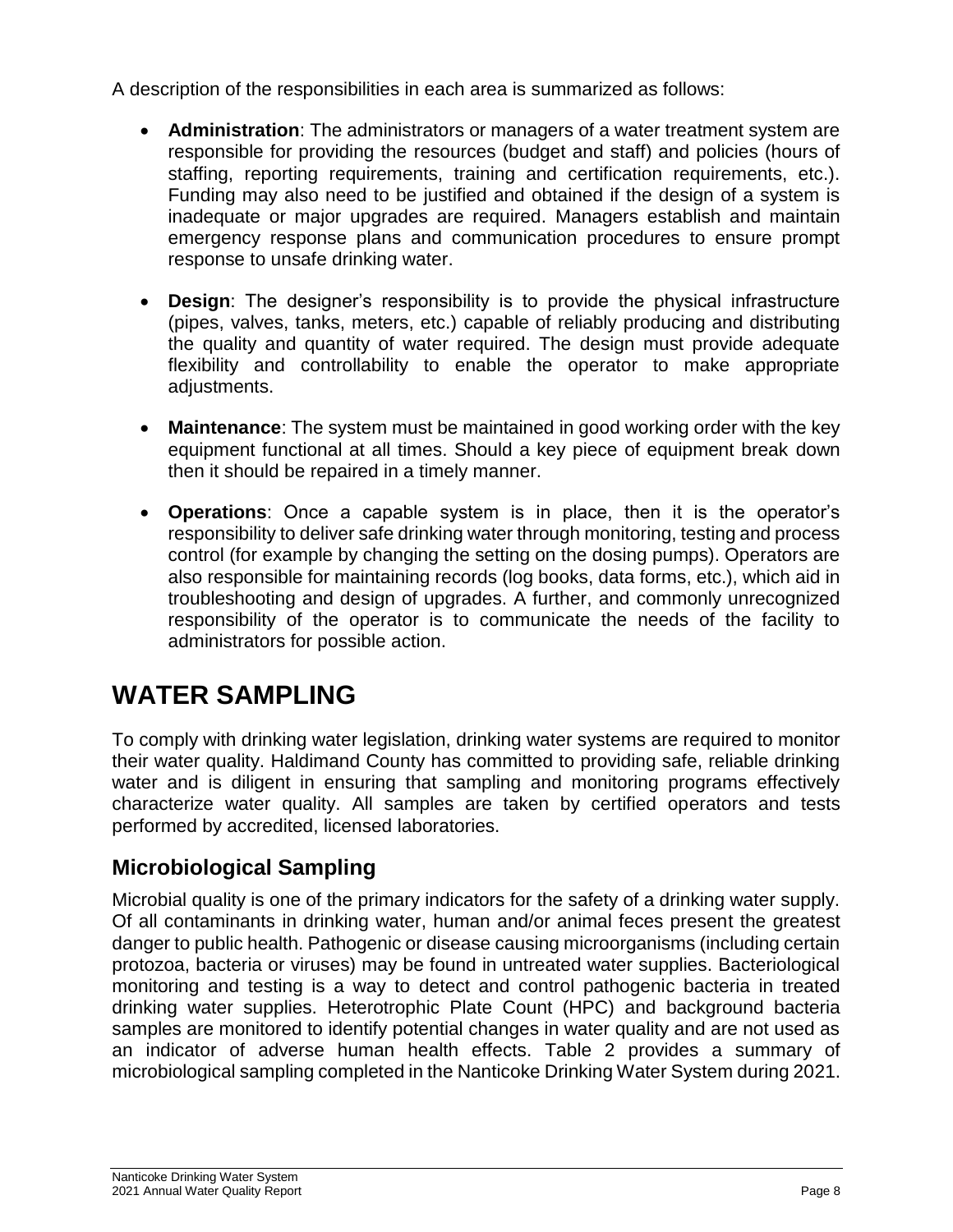|                                                            | <b>Number</b><br>οf<br><b>Samples</b> | Range of<br>E.coli<br><b>Results</b><br>(cfu/100ml) | Range of<br><b>Total</b><br><b>Coliform</b><br><b>Results</b><br>(cfu/100ml) | <b>Number</b><br>of HPC<br><b>Samples</b> | Range of<br><b>HPC</b><br><b>Results</b><br>(ctu/ml) | <b>Number</b><br><b>of</b><br><b>Background</b><br><b>Samples</b> | Range of<br><b>Background</b><br><b>Results</b><br>(cfu/ml) |
|------------------------------------------------------------|---------------------------------------|-----------------------------------------------------|------------------------------------------------------------------------------|-------------------------------------------|------------------------------------------------------|-------------------------------------------------------------------|-------------------------------------------------------------|
| Raw                                                        | 156                                   | $0 - 78.4$                                          | $0 - 602$                                                                    | N/A                                       | N/A                                                  | N/A                                                               | N/A                                                         |
| <b>Treated</b>                                             | 156                                   | 0                                                   | 0                                                                            | 156                                       | $0 - 10$                                             | N/A                                                               | N/A                                                         |
| <b>Industrial Park</b><br><b>Distribution</b><br>System    | 52                                    | 0                                                   | 0                                                                            | 52                                        | $0 - 3$                                              | 52                                                                | $0 - 113$                                                   |
| Townsend<br><b>Distribution</b><br>System                  | 104                                   | 0                                                   | $\pmb{0}$                                                                    | 104                                       | $0 - 19$                                             | 52                                                                | $0 - 67$                                                    |
| <b>Jarvis Distribution</b><br>System                       | 52                                    | 0                                                   | 0                                                                            | 52                                        | $0 - 22$                                             | 52                                                                | $\pmb{0}$                                                   |
| <b>Hagersville</b><br><b>Booster Station</b>               | 52                                    | 0                                                   | 0                                                                            | 52                                        | $0 - 10$                                             | N/A                                                               | N/A                                                         |
| <b>Hagersville</b><br><b>Distribution</b><br><b>System</b> | 104                                   | 0                                                   | 0                                                                            | 104                                       | $0 - 300$                                            | 52                                                                | $0 - 200$                                                   |

**Table 2: 2021 Nanticoke Drinking Water System Microbiological Sampling**

**\***Note: At a minimum, 25% of all drinking water samples must be analyzed for HPC.

### **Operational Sampling**

Operational sampling and monitoring is important in maintaining the integrity of each barrier in the multi-barrier approach. Schedules 7 and 8 of Ontario Regulation 170/03, specify requirements for operational checks that municipalities must follow. Table 3 provides a summary of operational samples taken for the drinking water system. Regulatory requirements were achieved for filtered water turbidity and efforts continue to consistently achieve settled and filter targets. Disinfection regulatory requirements and operational targets were consistently achieved in 2021.

|                                                            | Number of<br><b>Grab Samples</b> | <b>Range of Results</b> | <b>Requlatory</b><br><b>Requirement</b>       | <b>Recommended</b><br><b>Target</b> |
|------------------------------------------------------------|----------------------------------|-------------------------|-----------------------------------------------|-------------------------------------|
| <b>Raw Turbidity</b>                                       | 8760                             | $0.92 - 92.9$           | N/A                                           | N/A                                 |
| <b>Settled Turbidity</b>                                   | 8760                             | $0 - 4.9$               | N/A                                           | 1.00 NTU                            |
| <b>Filtered Turbidity</b>                                  | 8760                             | $0.014 - 0.062$         | $\leq$ 0.30 in 95% of all<br>monthly readings | 0.10 NTU                            |
| <b>Treated Turbidity</b>                                   | 8760                             | $0.02 - 0.58$           | N/A                                           | $\leq 5.00$                         |
| <b>Free Chlorine High Lift</b>                             | 8760                             | $1.07 - 1.54$           | $\geq 0.05$ mg/L                              | $\geq 0.20$ mg/L                    |
| <b>Free Chlorine Industrial Park</b>                       | 104                              | $0.73 - 1.48$ mg/L      | $\geq 0.05$ mg/L                              | $\geq 0.20$ mg/L                    |
| <b>Free Chlorine Townsend</b>                              | 156                              | $0.76 - 1.39$ mg/L      | $\geq 0.05$ mg/L                              | $\geq 0.20$ mg/L                    |
| <b>Free Chlorine Jarvis</b>                                | 104                              | $0.40 - 1.32$ mg/L      | $\geq 0.05$ mg/L                              | $\geq 0.20$ mg/L                    |
| <b>Free Chlorine Hagersville</b><br><b>Booster Station</b> | 52                               | $0.30 - 1.44$ mg/L      | $\geq 0.05$ mg/L                              | $\geq 0.20$ mg/L                    |
| <b>Free Chlorine Hagersville</b>                           | 156                              | $0.17 - 1.38$ mg/L      | $\geq 0.05$ mg/L                              | $\geq 0.20$ mg/L                    |

**Table 3: 2021 Nanticoke Drinking Water System Operational Sampling**

**\***Note: 8760 is used for continuous monitoring.

Water treatment plant filters are backwashed to maintain or improve performance of the filters. The backwash water is discharged to a lagoon, which continuously discharges to Lake Erie. Municipal Drinking Water License number 066-102 specifies sampling requirements, summarized in Table 4, to monitor the discharge and ensure minimal impact to the natural environment.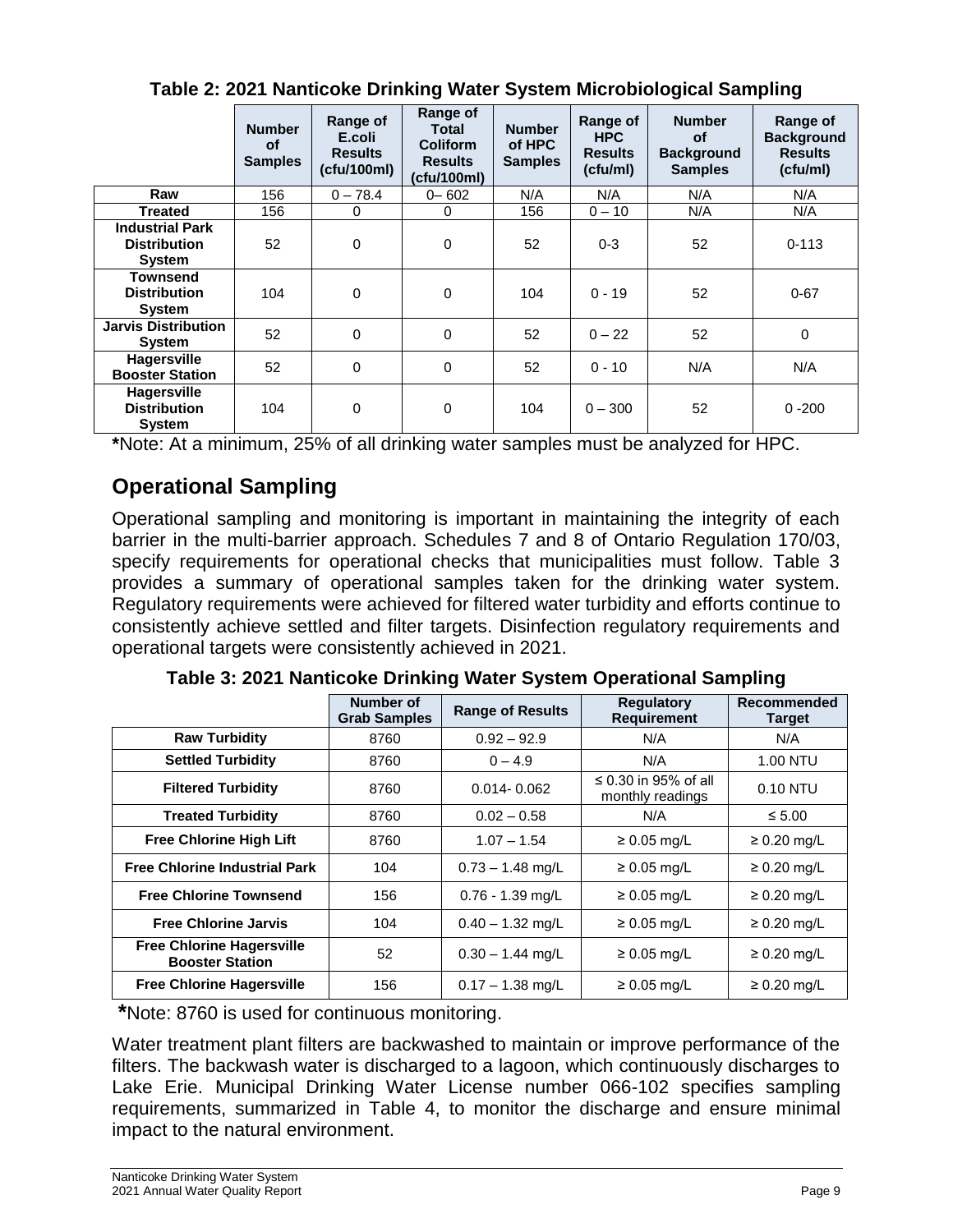|  |  | Table 4: 2021 Nanticoke Water Treatment Plant Lagoon Sampling |  |
|--|--|---------------------------------------------------------------|--|
|--|--|---------------------------------------------------------------|--|

| Date of Legal<br><b>Instrument Issued</b> | <b>Parameter</b>                                 | # of<br><b>Samples</b> | Annual<br>Average<br>(mg/L) | <b>Regulatory</b><br><b>Requirement</b>              |
|-------------------------------------------|--------------------------------------------------|------------------------|-----------------------------|------------------------------------------------------|
| License 066-202<br>Dec 10, 2021           | Backwash Lagoon<br><b>Total Suspended Solids</b> | 45                     | 3.3                         | Annual Average<br>Concentration<br>$25 \text{ mg/L}$ |

As result of public inquiries, a quarterly treated water hardness sampling program was initiated.

The term hardness was originally applied to waters that were hard to wash in, referring to the soap wasting properties of hard water. Hardness prevents soap from lathering by causing the development of an insoluble curdy precipitate in the water; hardness typically causes the buildup of hardness scale (such as seen in cooking pans). Dissolved calcium and magnesium salts are primarily responsible for most scaling in pipes and water heaters and can cause numerous problems in laundry, kitchen, and bath. Hardness is usually expressed in grains per gallon (or ppm) as calcium carbonate equivalent.

The degree of hardness standard as established by the American Society of Agricultural Engineers (S-339) and the Water Quality Association (WQA) is shown in the following table:

| <b>Degree of Hardness</b> | <b>Grains per Gallon</b><br>(gpg) | Ppm (mg/L) |
|---------------------------|-----------------------------------|------------|
| Soft                      | < 1.0                             | < 17.0     |
| <b>Slightly Hard</b>      | $1.0 - 3.5$                       | $17 - 60$  |
| Moderately Hard           | $3.5 - 7.0$                       | $60 - 120$ |
| Hard                      | $7.0 - 10.5$                      | 120 - 180  |
| Very Hard                 | >10.5                             | >180       |

**Table 5: Standard Degree of Hardness**

The sample results in Table 6 indicate that the average values for Nanticoke is considered hard water as taken from the Degree of Hardness Table above.

|  |  | Table 6: 2021 Nanticoke Drinking Water System Hardness Sampling |  |  |  |  |  |
|--|--|-----------------------------------------------------------------|--|--|--|--|--|
|--|--|-----------------------------------------------------------------|--|--|--|--|--|

| <b>Parameter</b>             | <b>Sample Date</b> | <b>Industrial Park</b> | Townsend | <b>Jarvis</b> | <b>Hagersville</b> |
|------------------------------|--------------------|------------------------|----------|---------------|--------------------|
|                              | February 25, 2021  | 126                    | 124      | 120           | 126                |
| <b>Total Hardness</b>        | May 12, 2021       | 126                    | 114      | 112           | 112                |
| (mg/L as CaCO <sub>3</sub> ) | August 25, 2021    | 136                    | 135      | 204           | 152                |
|                              | November 16, 2021  | 120                    | 130      | 118           | 126                |
| 2021 Average ------>         |                    | 127                    | 126      | 139           | 129                |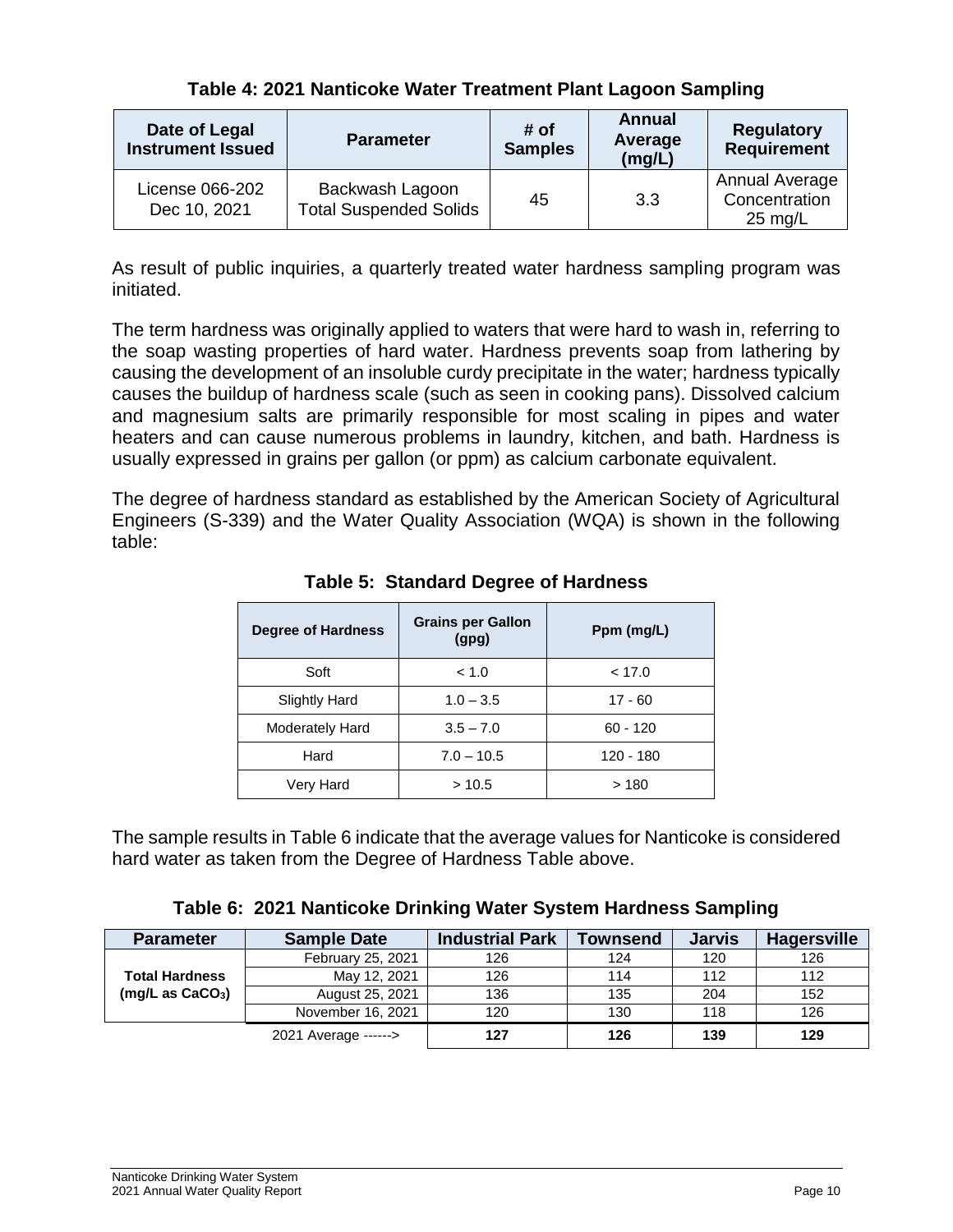### **Lead Sampling**

The community lead testing program is a requirement of O. Reg. 170/03 under the Safe Drinking Water Act, 2002. Haldimand County is exempt from sampling private residences due to having less than 10% of plumbing sample locations exceed the standard for two consecutive periods of reduced sampling. Annual pH and alkalinity samples are taken, as well as distribution system lead samples every three years. There are no regulatory limits for alkalinity and pH, however Haldimand County sample results are within the operational guidelines provided by the MECP. A summary of 2021 sampling has been provided in Table 7.

|                    | <b>Sample Type</b>        | Number of<br><b>Samples</b> | <b>Range of Results</b> | Number of<br><b>Exceedances</b> |
|--------------------|---------------------------|-----------------------------|-------------------------|---------------------------------|
|                    | Plumbing - Lead           | N/A<br>N/A                  |                         | N/A                             |
| <b>Industrial</b>  | Distribution - Lead       | 2                           | $0.06 - 0.08$ ug/L      | N/A                             |
| Park               | Distribution - Alkalinity | 2                           | 95-96 mg/L              | N/A                             |
|                    | Distribution - pH         | $\overline{2}$              | 7.71-8.02               | N/A                             |
|                    | Plumbing - Lead           | N/A                         | N/A                     | N/A                             |
| <b>Townsend</b>    | Distribution - Lead       | 2                           | 0.07-0.12 ug/L          | N/A                             |
|                    | Distribution - Alkalinity | 2                           | 98-99 mg/L              | N/A                             |
|                    | Distribution - pH         | $\overline{2}$              | 7.87-8.14               | N/A                             |
|                    | Plumbing - Lead           | N/A                         | N/A                     | N/A                             |
| <b>Jarvis</b>      | Distribution - Lead       | 2                           | $0.08 - 0.09$ ug/L      | N/A                             |
|                    | Distribution - Alkalinity | 2                           | 97-99 mg/L              | N/A                             |
|                    | Distribution - pH         | 2                           | 7.89-8.14               | N/A                             |
|                    | Plumbing - Lead           | N/A                         | N/A                     | N/A                             |
|                    | Distribution - Lead       | 2                           | $0.04 - 0.12$ ug/L      | N/A                             |
| <b>Hagersville</b> | Distribution - Alkalinity | 2                           | 98-100 mg/L             | N/A                             |
|                    | Distribution - pH         | $\overline{2}$              | 7.94-8.18               | N/A                             |

**Table 7: 2021 Nanticoke Drinking Water System Lead Sampling**

# **Organic Sampling**

To protect drinking water from pathogens, a disinfectant (usually chlorine) is added to the drinking water. Disinfectants can react with naturally-occurring materials in the water to form disinfection byproducts (DBP), which may pose health risks.



A challenge for water systems is balancing pathogen control and disinfection byproduct formation. It is important to provide protection from pathogens while minimizing health risks from disinfection byproducts. More information on each byproduct is summarized in Table 6.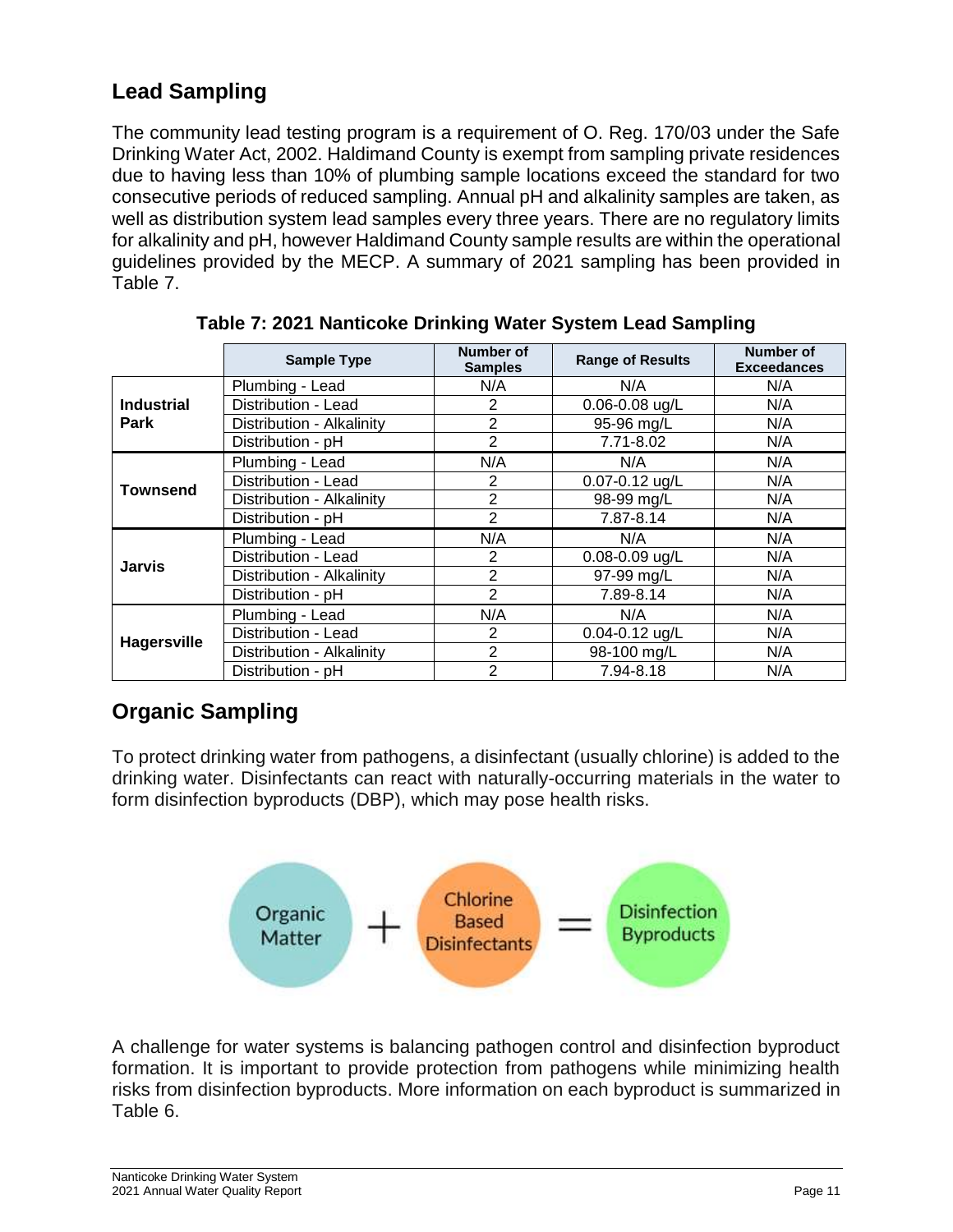Haldimand County sample for haloacetic acids (HAA) and trihalomethanes (THM) at the water treatment plant and in the distribution system where there is an elevated potential for the formation of these byproducts. Although a treatment sample and individual distribution system samples are not required by regulation, these samples are used to monitor byproduct formation within the drinking water system.

| <b>Disinfection</b><br><b>Byproduct</b> | How it is formed?                                                                                                                                                              | <b>Health Effects</b>                                                                                                                                                                                                   |
|-----------------------------------------|--------------------------------------------------------------------------------------------------------------------------------------------------------------------------------|-------------------------------------------------------------------------------------------------------------------------------------------------------------------------------------------------------------------------|
| Trihalomethanes                         | Trihalomethanes occur when<br>naturally-occurring organic<br>and inorganic materials in the<br>with<br>react<br>the<br>water<br>disinfectants, chlorine<br>and<br>chloramine.  | Some people who drink water<br>containing total trihalomethanes<br>in excess of the MCL over many<br>years could experience liver,<br>kidney, or central nervous system<br>problems and an increased risk of<br>cancer. |
| <b>Haloacetic Acids</b>                 | Haloacetic acids occur when<br>naturally-occurring organic<br>and inorganic materials in the<br>with<br>the<br>react<br>water<br>disinfectants, chlorine<br>and<br>chloramine. | Some people who drink water<br>containing haloacetic acids in<br>excess of the MCL over many<br>years may have an increased risk<br>of getting cancer.                                                                  |

#### **Table 8: Disinfection Byproduct Information**

Regulatory reporting is based on a running annual average of quarterly sample results using the worst case scenario. The calculated THM and HAA averages were below the maximum allowable concentrations (MAC) permitted by the MECP. Table 9 provides a summary of 2021 disinfection byproduct sampling.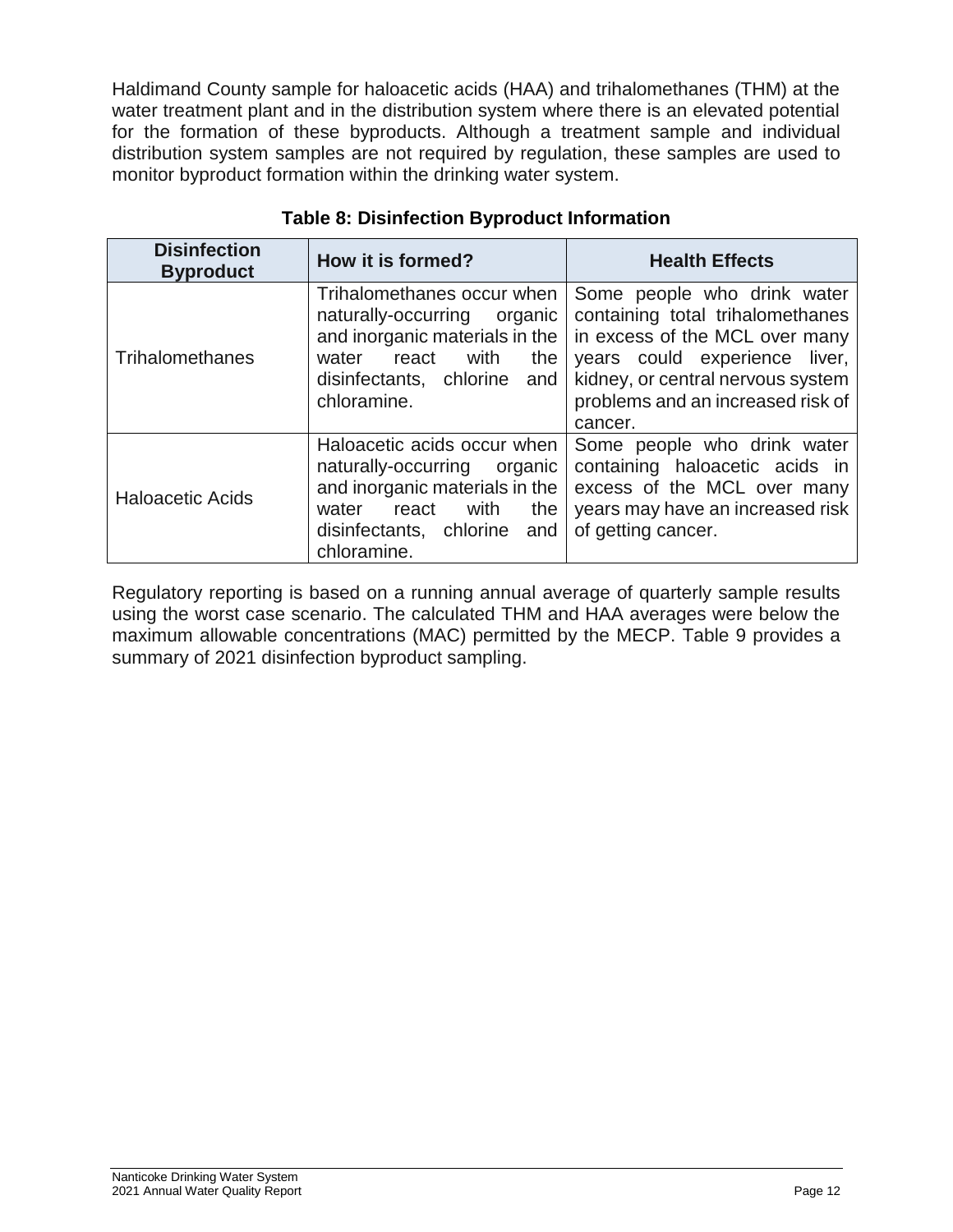| <b>Parameter</b>        | <b>Sample</b><br>Location                 | <b>Sample Date</b>                                                        | <b>Sample</b><br><b>Results</b><br>(ug/L) | <b>Annual</b><br>Average<br>(ug/L) | <b>Regulatory</b><br><b>MAC</b><br>(ug/L) | <b>Exceedance</b> |
|-------------------------|-------------------------------------------|---------------------------------------------------------------------------|-------------------------------------------|------------------------------------|-------------------------------------------|-------------------|
|                         | Nanticoke<br><b>WTP</b>                   | February 16, 2021<br>May 17, 2021<br>August 16, 2021<br>November 16, 2021 | 5.3<br>7.8<br>21.4<br>19                  | 10.5                               | 80                                        | No                |
|                         | Industrial<br>Park<br><b>Distribution</b> | February 25, 2021<br>May 12, 2021<br>August 19, 2021<br>November 16, 2021 | 5.8<br>15.6<br>27.8<br>24.4               | 12.5                               | 80                                        | <b>No</b>         |
| <b>Haloacetic Acids</b> | Townsend<br><b>Distribution</b>           | February 25, 2021<br>May 12, 2021<br>August 19, 2021<br>November 16, 2021 | 7.2<br>17.2<br>38.8<br>28.2               | 17.9                               | 80                                        | <b>No</b>         |
|                         | Jarvis<br><b>Distribution</b>             | February 25, 2021<br>May 12, 2021<br>August 19, 2021<br>November 16, 2021 | 6.4<br>16.7<br>38.6<br>32.1               | 18.9                               | 80                                        | No                |
|                         | Hagersville<br><b>Distribution</b>        | February 25, 2021<br>May 12, 2021<br>August 19, 2021<br>November 16, 2021 | 13.8<br>21.6<br>41<br>28.9                | 20.1                               | 80                                        | <b>No</b>         |

**Table 9: 2021 Nanticoke Drinking Water System DBP Sampling**

#### **Table 9: 2021 Nanticoke Drinking Water System DBP Sampling (continued)**

| <b>Parameter</b>       | <b>Sample</b><br>Location          | <b>Sample Date</b> | <b>Sample</b><br><b>Results</b><br>(ug/L) | Annual<br>Average<br>(ug/L) | <b>Regulatory</b><br><b>MAC</b><br>(ug/L) | <b>Exceedance</b> |
|------------------------|------------------------------------|--------------------|-------------------------------------------|-----------------------------|-------------------------------------------|-------------------|
|                        |                                    | February 16, 2021  | 22                                        |                             |                                           |                   |
|                        | Nanticoke                          | May 17, 2021       | 31                                        | 36                          | 100                                       | No                |
|                        | <b>WTP</b>                         | August 16, 2021    | 47                                        |                             |                                           |                   |
|                        |                                    | November 16, 2021  | 44                                        |                             |                                           |                   |
|                        | Industrial                         | February 25, 2021  | 24                                        |                             |                                           |                   |
|                        | Park<br><b>Distribution</b>        | May 12, 2021       | 35                                        | 43.3                        | 100                                       | No                |
|                        |                                    | August 19, 2021    | 56                                        |                             |                                           |                   |
|                        |                                    | November 16, 2021  | 58                                        |                             |                                           |                   |
|                        |                                    | February 25, 2021  | 30                                        | 51.3 <sup>1</sup>           | 100                                       |                   |
| <b>Trihalomethanes</b> | Townsend<br><b>Distribution</b>    | May 12, 2021       | 37                                        |                             |                                           | No                |
|                        |                                    | August 19, 2021    | 75                                        |                             |                                           |                   |
|                        |                                    | November 16, 2021  | 63                                        |                             |                                           |                   |
|                        |                                    | February 25, 2021  | 28                                        |                             | 100                                       |                   |
|                        | Jarvis                             | May 12, 2021       | 39                                        |                             |                                           | <b>No</b>         |
|                        | <b>Distribution</b>                | August 19, 2021    | 77                                        | 54 <sup>1</sup>             |                                           |                   |
|                        |                                    | November 16, 2021  | 72                                        |                             |                                           |                   |
|                        | Hagersville<br><b>Distribution</b> | February 25, 2021  | 30                                        |                             | 100                                       |                   |
|                        |                                    | May 12, 2021       | 44                                        |                             |                                           | <b>No</b>         |
|                        |                                    | August 19, 2021    | 86                                        | 59.8 <sup>1</sup>           |                                           |                   |
|                        |                                    | November 16, 2021  | 79                                        |                             |                                           |                   |

**<sup>1</sup>** Result exceeded half the standard prescribed in Schedule 2 on the Ontario Drinking Water Quality Standards.

Additional sample results for organic and inorganic parameters are located in the appendices.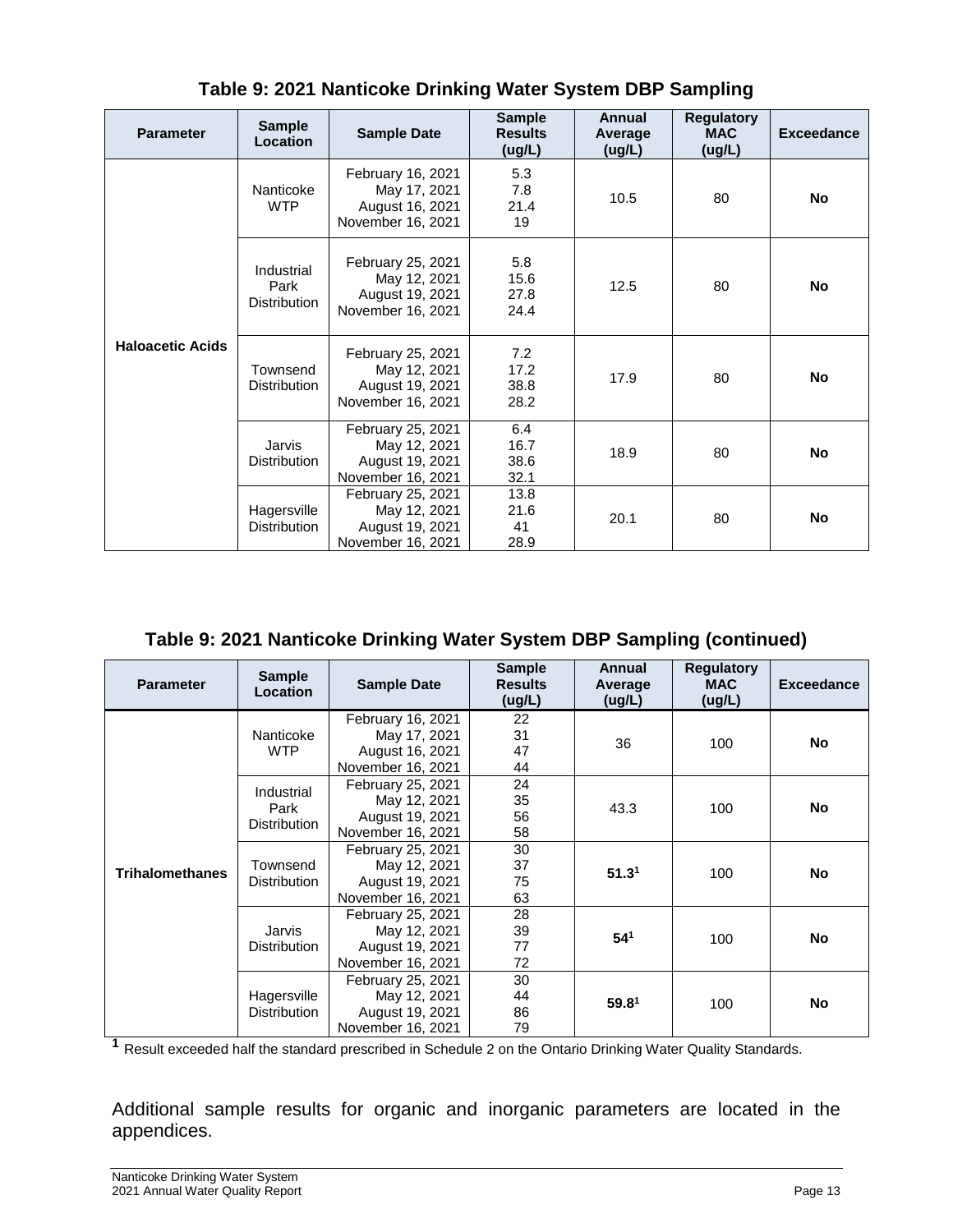# **WATER USE**

### **Raw Water**

The Nanticoke Drinking Water System's raw water source is Lake Erie. A Permit to Take Water (PTTW) specifies the maximum volume of raw water that can be taken from the water source and conveys MECP site-specific regulatory requirements. Haldimand County has a large volume of available raw water capacity, however an interim limit of 437 MLD is in place until a number of conditions have been satisfied. When comparing the 2021 maximum raw water flow and the interim permit limits (Figure 3), 79% of Haldimand County's raw water allotment was available for use.



*Figure 3***: Nanticoke Permit To Take Water Flow Comparison**

### **Potable Water**

As required by Schedule 22 of Ontario Regulation 170/03, Table 10, Table 11 and Figure 4 are intended to provide a summary of potable water supplied by the Nanticoke Drinking Water System in 2021.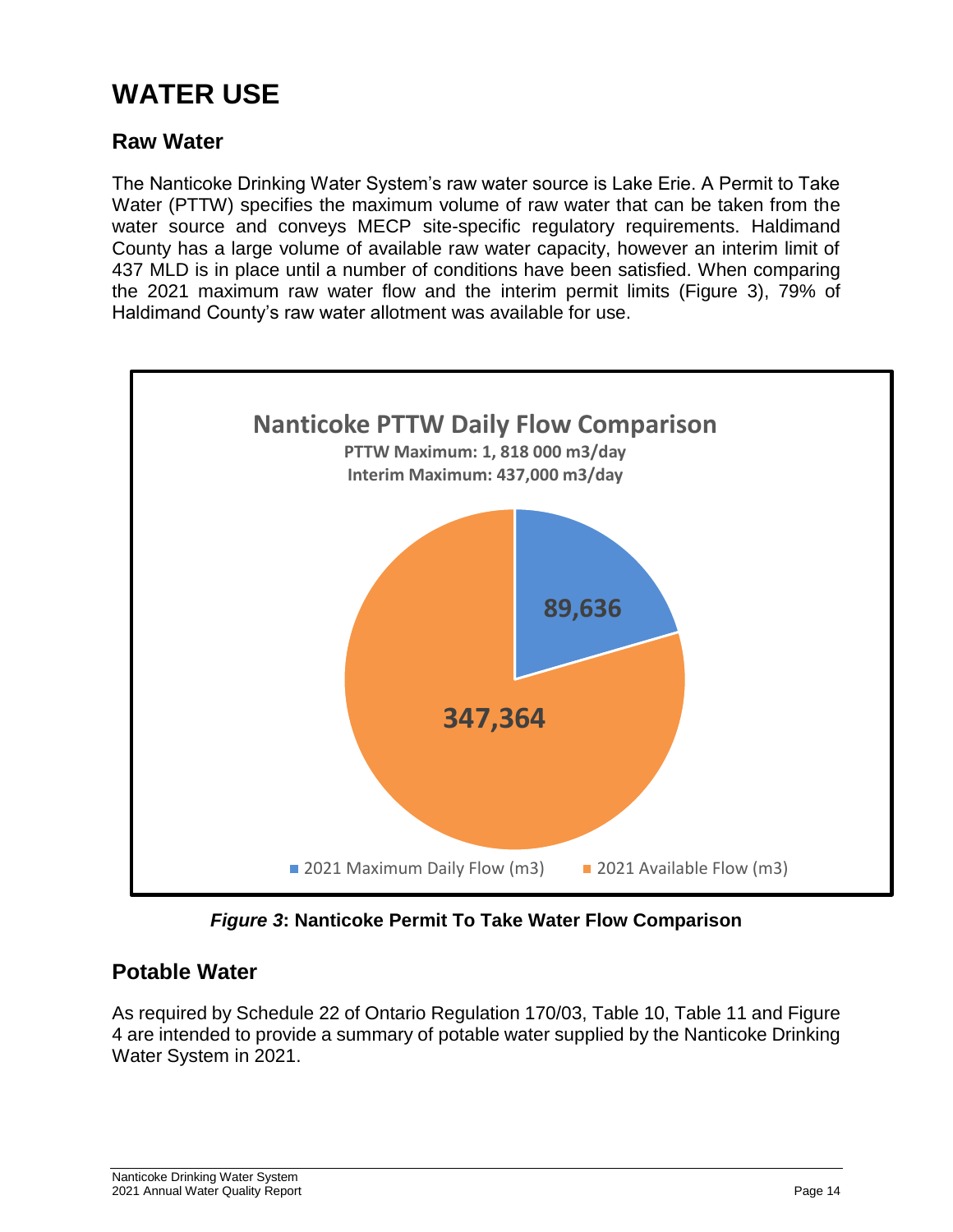| <b>System</b>                                                        | <b>Month</b>     | <b>Monthly</b><br><b>Total</b><br>m <sup>3</sup> | <b>Daily</b><br>Average<br>$m^3/d$ | <b>Maximum</b><br><b>Daily Flow</b><br>$m^3/d$ | <b>Maximum</b><br><b>Daily Peak</b><br><b>Flow</b><br>L/s |
|----------------------------------------------------------------------|------------------|--------------------------------------------------|------------------------------------|------------------------------------------------|-----------------------------------------------------------|
|                                                                      | January          | 184,243                                          | 5943                               | 7105                                           | 253.8                                                     |
|                                                                      | <b>February</b>  | 176,634                                          | 6308                               | 7363                                           | 303.7                                                     |
|                                                                      | <b>March</b>     | 205,104                                          | 6616                               | 7898                                           | 297.8                                                     |
|                                                                      | <b>April</b>     | 196,121                                          | 6537                               | 7643                                           | 300                                                       |
| <b>Nanticoke</b><br><b>Drinking</b><br><b>Water</b><br><b>System</b> | May              | 229,165                                          | 7392                               | 9563                                           | 284.9                                                     |
|                                                                      | June             | 225,007                                          | 7500                               | 8558                                           | 334.6                                                     |
|                                                                      | July             | 230,805                                          | 7445                               | 11229                                          | 296.4                                                     |
|                                                                      | <b>August</b>    | 228,280                                          | 7364                               | 8557                                           | 334.9                                                     |
|                                                                      | <b>September</b> | 188,770                                          | 6292                               | 8070                                           | 304.8                                                     |
|                                                                      | <b>October</b>   | 218,688                                          | 7054                               | 11129                                          | 305.3                                                     |
|                                                                      | <b>November</b>  | 169,491                                          | 5649                               | 7675                                           | 336.9                                                     |
|                                                                      | <b>December</b>  | 195,428                                          | 6304                               | 8176                                           | 337.5                                                     |

**Table 10: 2021 Nanticoke Monthly Potable Water Flow Data**

*Figure 4* compares the monthly flows over the last five years at the Nanticoke Water Treatment Plant. When comparing the average monthly flows for 2020 and 2021, there was a 5.1% increase in potable water produced at the Nanticoke Water Treatment Plant.



*Figure 4***: Nanticoke WTP Five Year Monthly Potable Flow Comparison**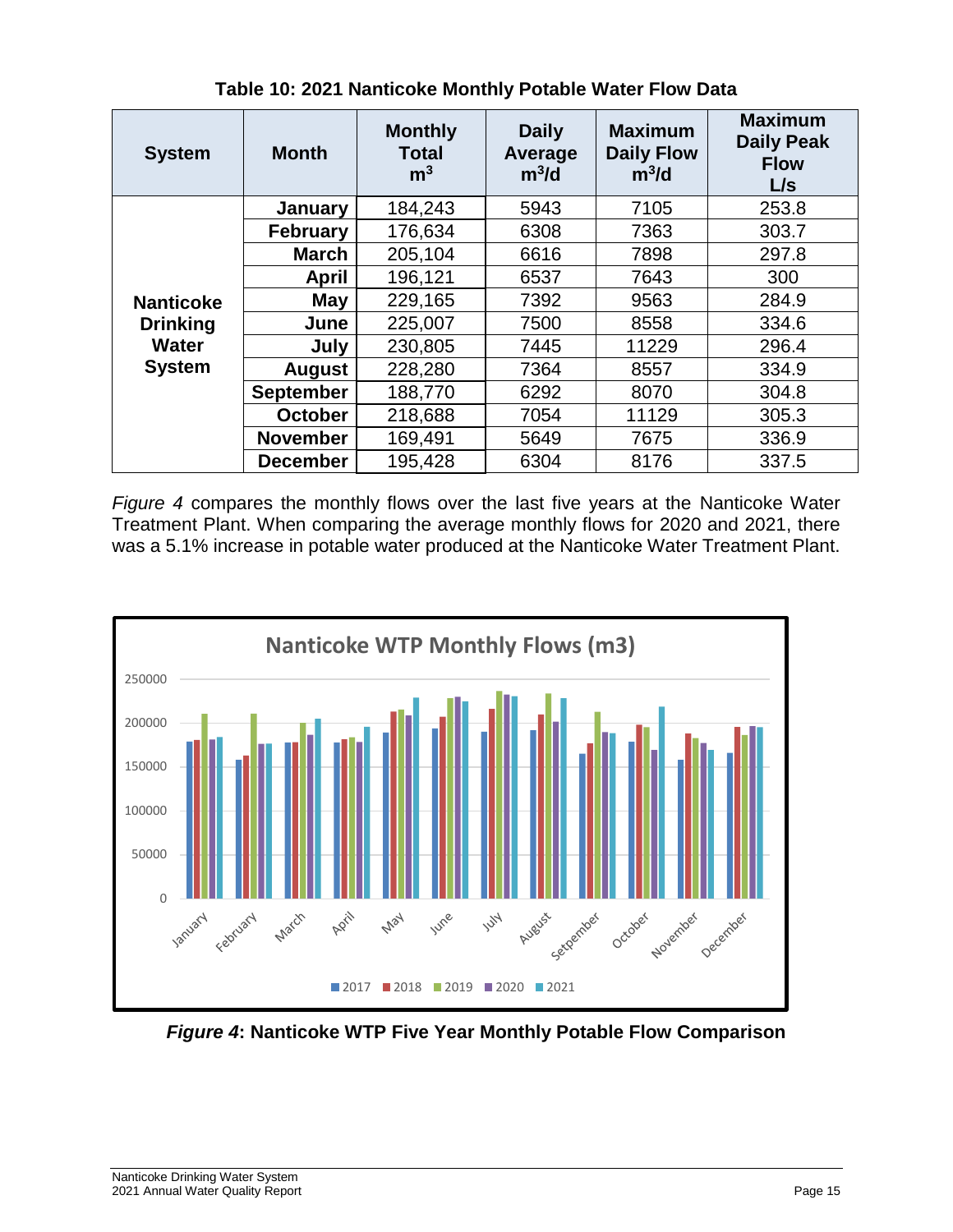The facility has a rated capacity of 13,636 cubic metres per day. When compared against the maximum daily flow for 2021, the Nanticoke Water Treatment Plant operated at approximately 82.0% of design capacity, however this calculation does not take into account any operational and infrastructure limitations.

**Table 11: Comparison of Rated Capacity and 2021 Maximum Flow Rate**

| <b>System and</b><br><b>Rated Capacity</b><br><b>Municipal Drinking</b><br>(m <sup>3</sup> /day)<br><b>Water Licence</b> |        | <b>Maximum Daily</b><br><b>Flow</b><br>(m <sup>3</sup> ) | <b>Percentage of</b><br><b>Capacity</b> |  |
|--------------------------------------------------------------------------------------------------------------------------|--------|----------------------------------------------------------|-----------------------------------------|--|
| <b>Nanticoke</b><br>066-102                                                                                              | 13,636 | $11,-229$                                                | 82.0%                                   |  |

\*Note: Since April of 2021 Nanticoke Water Treatment plant has been undergoing capacity demonstrations resulting in higher flows for the year. The percentage capcity is not representative of actual system water flows. Average system water flows are approximately 8735 m3/day.

To ensure the water treatment facility is capable of meeting current and projected demands, Haldimand County staff annually review plant capability and performance and update development allocation accordingly

# **REGULATORY COMPLIANCE**

### **Adverse Water Quality Incidents**

Regulatory compliance requires reporting adverse water quality incidents to the Ministry of Health (MOH) and the MECP. In all instances, corrective action is initiated to resolve the issue.

### **Annual Drinking Water Inspection**

The MECP annually confirms compliance with drinking water legislation by conducting inspections on drinking water systems. All aspects of the drinking water system are reviewed, including treatment equipment, disinfection, training records, and operational data required under the Safe Drinking Water Act, Ontario Regulations 170/03, 169/03 and 128/04. These inspections provide Haldimand County and OCWA an opportunity to review best management practices and work towards continually improving the operation and management of the drinking water systems. Any issues of regulatory non-compliance are identified and corrective actions issued.

The findings for the 2021 annual drinking water system inspections is included in this report. Below is a summary of the key findings for the inspection:

### **Nanticoke Drinking Water System – DWS# 210001558**

There were no non-compliance identified during the 2021 inspection period. The County received a **100%** inspection rating from the MECP.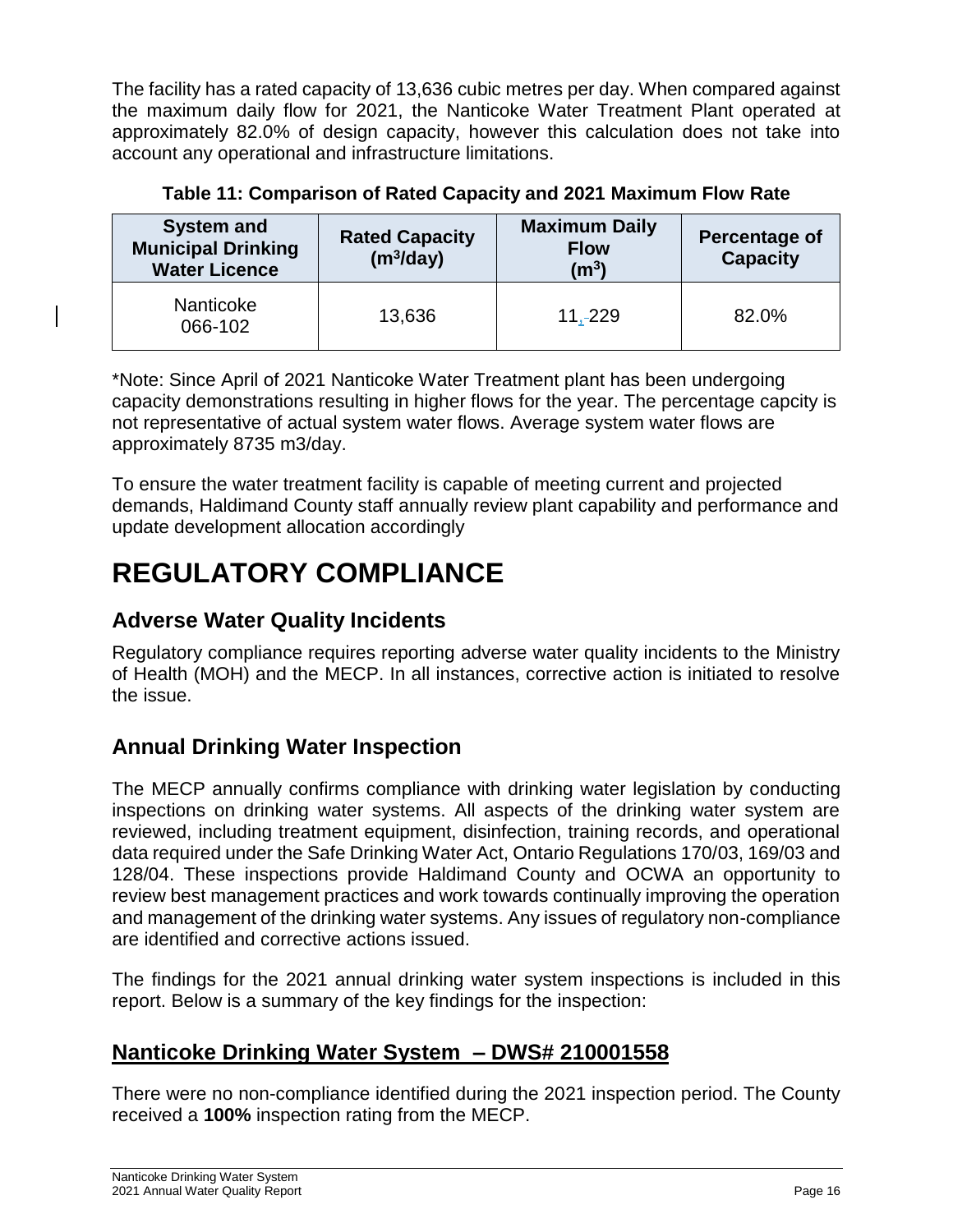Haldimand County continues to work closely with regulatory bodies to ensure a continued supply of safe, reliable drinking water to its users. All recommendations have been addressed and communicated to the MECP.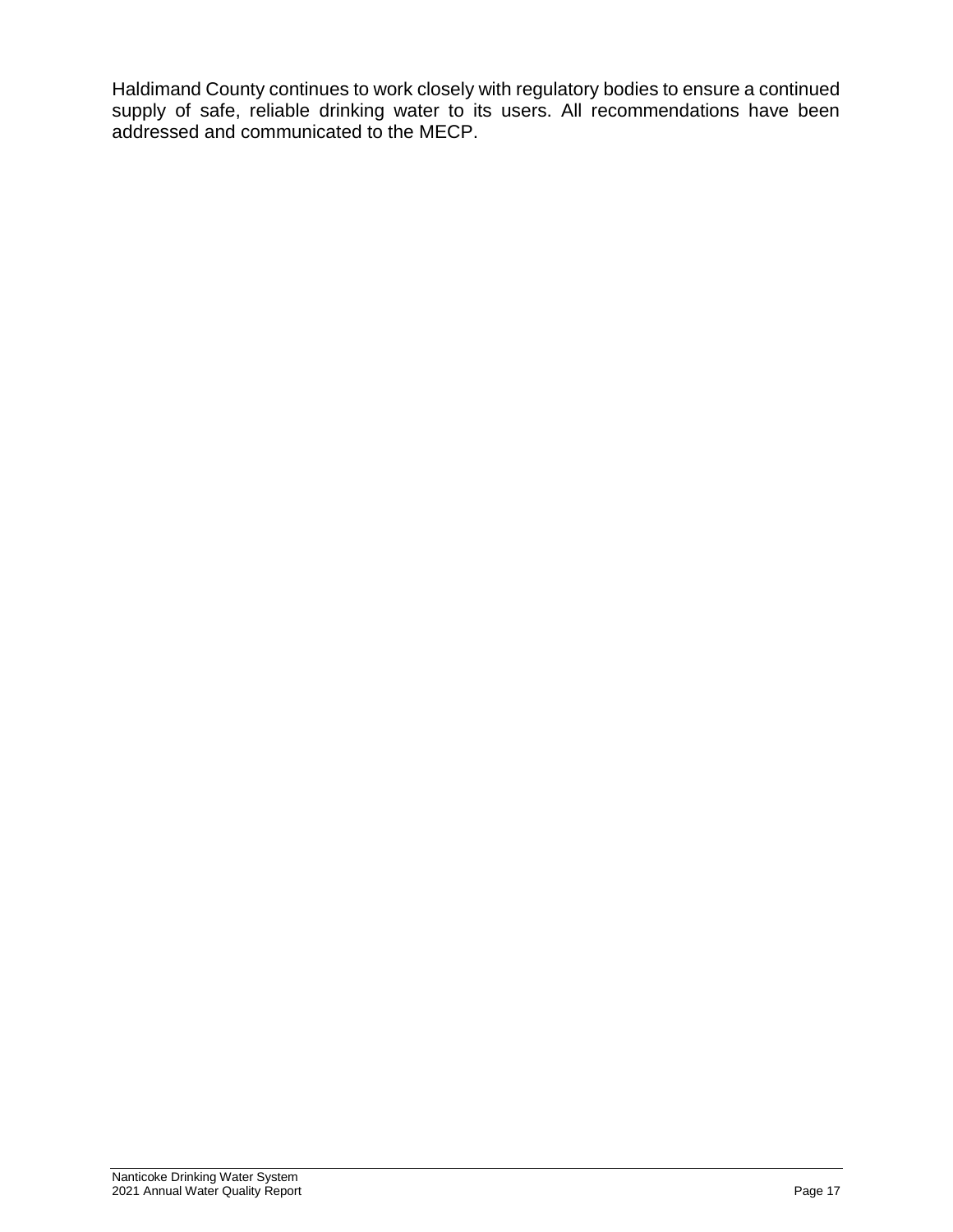# REPORT AVAILABILITY

This report can be viewed online at:

<https://www.haldimandcounty.ca/drinking-water/>

Reports can also be obtained upon request at the Haldimand County Administration Building:



#### **Cayuga Administration Building**

53 Thorburn St. Cayuga, ON N0A 1E0

For more information on report content, please contact the Haldimand County Environmental Operations Division at:

Email: [wwwops@haldimandcounty.on.ca](mailto:wwwops@haldimandcounty.on.ca)

Telephone: 905-318-5932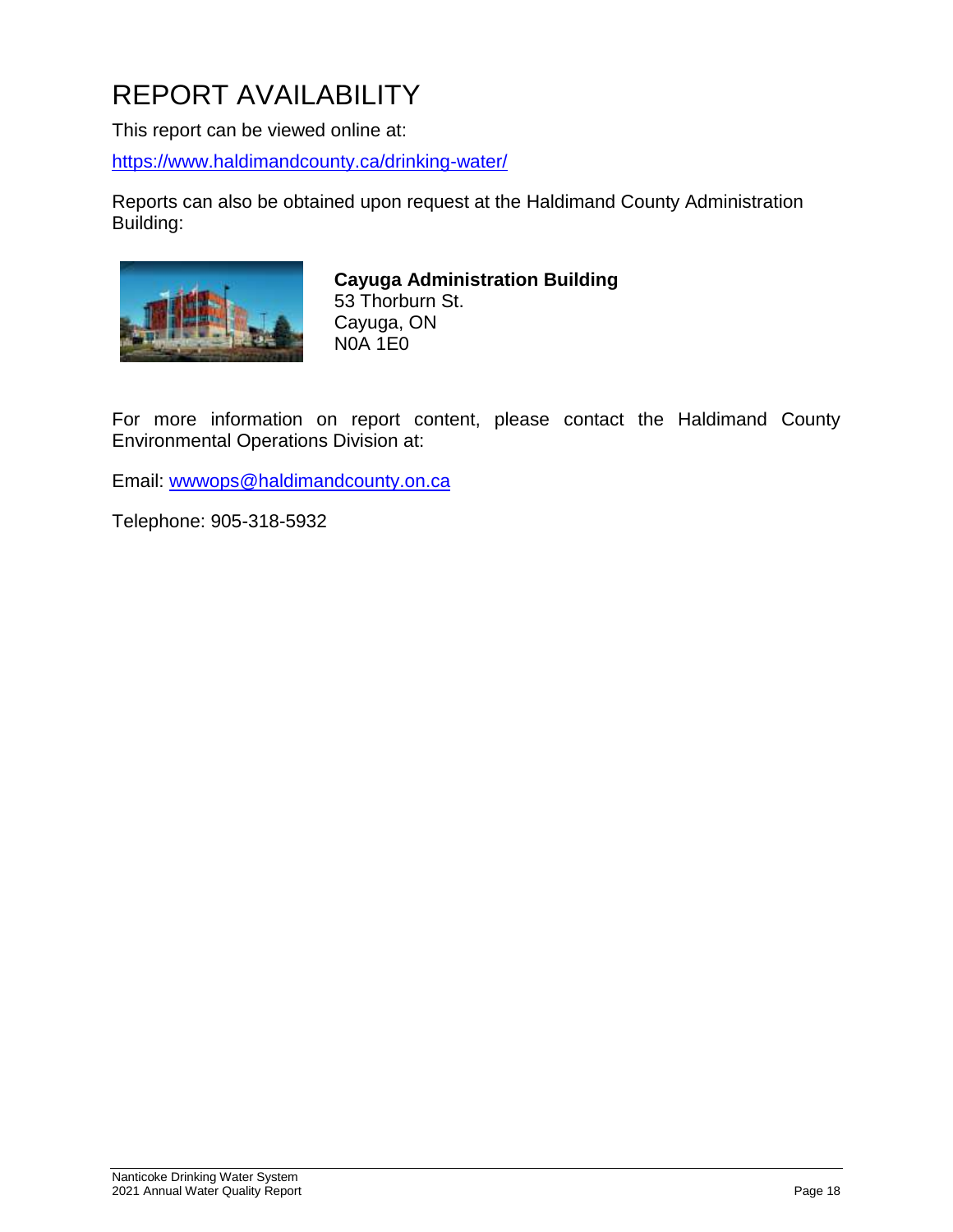# **Appendix A**

# **Inorganic and Organic Sample Results**

### **Inorganic Parameters:**

| <b>Parameter</b> | <b>Sample Date</b>                                                    | <b>Result</b><br><b>Value</b>    | Unit of<br><b>Measure</b> | <b>Exceedance</b> |
|------------------|-----------------------------------------------------------------------|----------------------------------|---------------------------|-------------------|
| Antimony         | March 1, 2021                                                         | ND.                              | ug/L                      | <b>No</b>         |
| Arsenic          | March 1, 2021                                                         | 0.4                              | ug/L                      | <b>No</b>         |
| <b>Barium</b>    | March 1, 2021                                                         | 21.8                             | ug/L                      | <b>No</b>         |
| <b>Boron</b>     | March 1, 2021                                                         | 19                               | ug/L                      | <b>No</b>         |
| Cadmium          | March 1, 2021                                                         | 0.006                            | ug/L                      | <b>No</b>         |
| Chromium         | March 1, 2021                                                         | ND.                              | ug/L                      | <b>No</b>         |
| Mercury          | March 1, 2021                                                         | ND.                              | mg/L                      | No                |
| <b>Nitrite</b>   | February 2, 2021<br>May 3, 2021<br>August 2, 2021<br>November 1, 2021 | <b>ND</b>                        | mg/L                      | <b>No</b>         |
| <b>Nitrate</b>   | February 2, 2021<br>May 3, 2021<br>August 2, 2021<br>November 1, 2021 | 0.259<br>0.172<br>0.164<br>0.223 | mg/L                      | <b>No</b>         |
| Selenium         | March 1, 2021                                                         | 0.21                             | ug/L                      | <b>No</b>         |
| Uranium          | March 1, 2021                                                         | 0.090                            | ug/L                      | <b>No</b>         |

**ND** = Not Detectable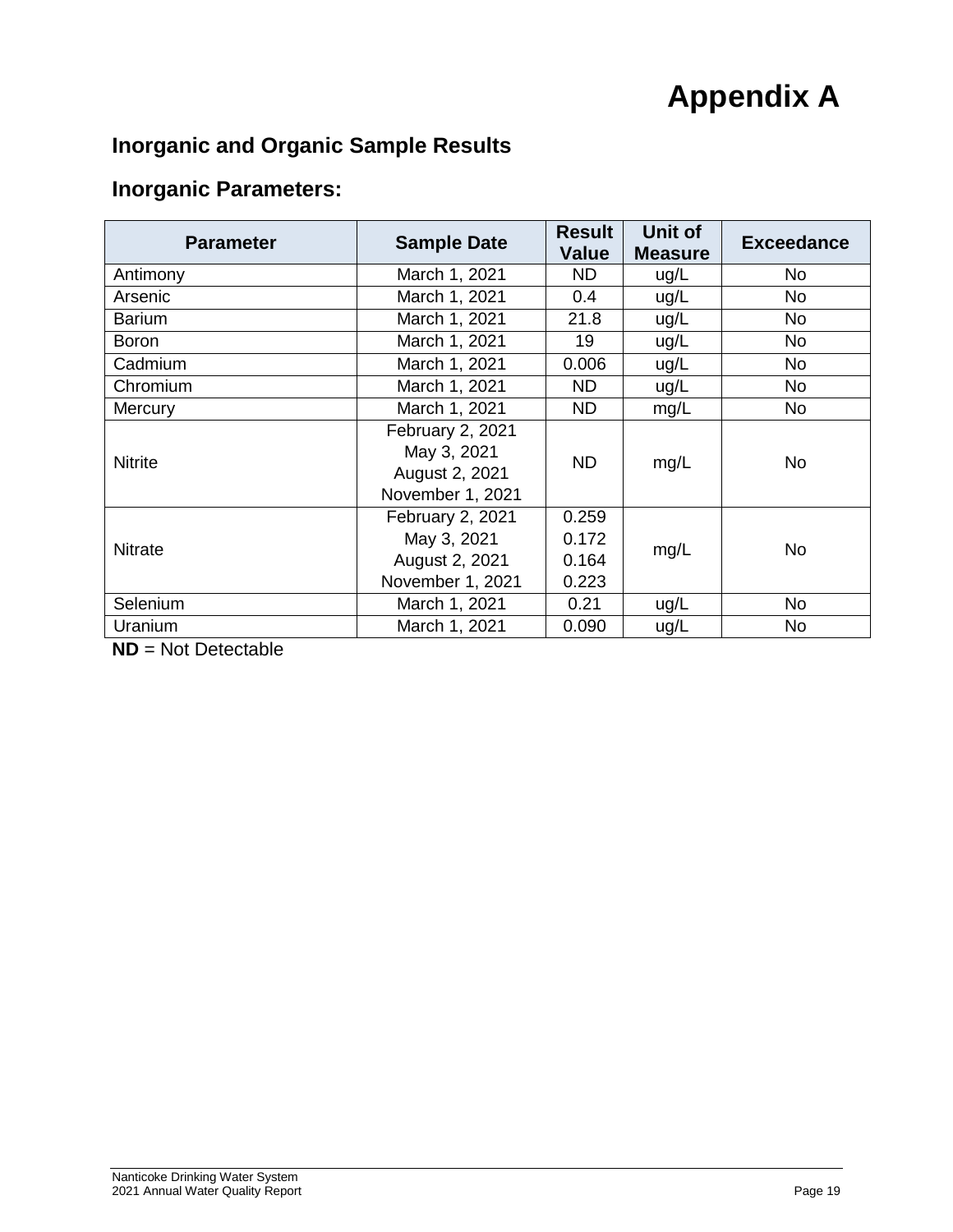# **Organic Parameters:**

| <b>Parameter</b>            | <b>Sample Date</b> | <b>Result</b> | Unit of        | <b>Exceedance</b> |  |
|-----------------------------|--------------------|---------------|----------------|-------------------|--|
|                             |                    | <b>Value</b>  | <b>Measure</b> |                   |  |
| Alachlor                    | March 1, 2021      | <b>ND</b>     | ug/L           | <b>No</b>         |  |
| Atrazine + Metabolites      | March 1, 2021      | <b>ND</b>     | ug/L           | <b>No</b>         |  |
| Azinphos-methyl             | March 1, 2021      | <b>ND</b>     | ug/L           | <b>No</b>         |  |
| Benzene                     | March 1, 2021      | <b>ND</b>     | ug/L           | <b>No</b>         |  |
| Benzo(a)pyrene              | March 1, 2021      | <b>ND</b>     | ug/L           | <b>No</b>         |  |
| Bromoxynil                  | March 1, 2021      | <b>ND</b>     | ug/L           | <b>No</b>         |  |
| Carbaryl                    | March 1, 2021      | <b>ND</b>     | ug/L           | No                |  |
| Carbofuran                  | March 1, 2021      | <b>ND</b>     | ug/L           | <b>No</b>         |  |
| <b>Carbon Tetrachloride</b> | March 1, 2021      | <b>ND</b>     | ug/L           | <b>No</b>         |  |
| Chlorpyrifos                | March 1, 2021      | <b>ND</b>     | ug/L           | <b>No</b>         |  |
| Diazinon                    | March 1, 2021      | <b>ND</b>     | ug/L           | No                |  |
| Dicamba                     | March 1, 2021      | <b>ND</b>     | ug/L           | No                |  |
| 1,2-Dichlorobenzene         | March 1, 2021      | <b>ND</b>     | ug/L           | <b>No</b>         |  |
| 1,4- Dichlorobenzene        | March 1, 2021      | <b>ND</b>     | ug/L           | <b>No</b>         |  |
| 1,2- Dichloroethane         | March 1, 2021      | <b>ND</b>     | ug/L           | <b>No</b>         |  |
| 1,1- Dichloroethylene       | March 1, 2021      | <b>ND</b>     | ug/L           | <b>No</b>         |  |
| Dichloromethane             | March 1, 2021      | <b>ND</b>     |                |                   |  |
| (Methylene Chloride)        |                    |               | ug/L           | <b>No</b>         |  |
| 2,4- Dichlorophenol         | March 1, 2021      | <b>ND</b>     | ug/L           | <b>No</b>         |  |
| 2,4- Dichlorophenoxy acetic | March 1, 2021      | <b>ND</b>     |                | <b>No</b>         |  |
| acid (2,4-D)                |                    |               | ug/L           |                   |  |
| Diclofop-methyl             | March 1, 2021      | <b>ND</b>     | ug/L           | <b>No</b>         |  |
| Dimethoate                  | March 1, 2021      | <b>ND</b>     | ug/L           | <b>No</b>         |  |
| Diquat                      | March 1, 2021      | <b>ND</b>     | ug/L           | <b>No</b>         |  |
| Diuron                      | March 1, 2021      | <b>ND</b>     | ug/L           | <b>No</b>         |  |
| Glyphosate                  | March 1, 2021      | <b>ND</b>     | ug/L           | <b>No</b>         |  |
| Malathion                   | March 1, 2021      | <b>ND</b>     | ug/L           | <b>No</b>         |  |
| <b>MCPA</b>                 | March 1, 2021      | <b>ND</b>     | ug/L           | <b>No</b>         |  |
| Metolachlor                 | March 1, 2021      | <b>ND</b>     | ug/L           | <b>No</b>         |  |
| Metribuzin                  | March 1, 2021      | <b>ND</b>     | ug/L           | <b>No</b>         |  |
| Monochlorobenzene           | March 1, 2021      | <b>ND</b>     | ug/L           | No                |  |
| (Chlorobenzene)             |                    |               |                |                   |  |
| Paraquat                    | March 1, 2021      | <b>ND</b>     | ug/L           | <b>No</b>         |  |
| Pentachlorophenol           | March 1, 2021      | <b>ND</b>     | ug/L           | <b>No</b>         |  |
| Phorate                     | March 1, 2021      | <b>ND</b>     | ug/L           | <b>No</b>         |  |
| Picloram                    | March 1, 2021      | <b>ND</b>     | ug/L           | <b>No</b>         |  |
| Prometryne                  | March 1, 2021      | <b>ND</b>     | ug/L           | <b>No</b>         |  |
| Simazine                    | March 1, 2021      | <b>ND</b>     | ug/L           | <b>No</b>         |  |
| <b>Terbufos</b>             | March 1, 2021      | <b>ND</b>     | ug/L           | <b>No</b>         |  |
| Tetrachloroethylene         | March 1, 2021      | <b>ND</b>     | ug/L           | <b>No</b>         |  |
| 2,3,4,6- Tetrachlorophenol  | March 1, 2021      | <b>ND</b>     | ug/L           | <b>No</b>         |  |
| <b>Total PCBs</b>           | March 1, 2021      | <b>ND</b>     | ug/L           | <b>No</b>         |  |
| <b>Triallate</b>            | March 1, 2021      | <b>ND</b>     | ug/L           | <b>No</b>         |  |
| Trichloroethylene           | March 1, 2021      | <b>ND</b>     | ug/L           | <b>No</b>         |  |
| 2,4,6- Trichlorophenol      | March 1, 2021      | <b>ND</b>     | ug/L           | <b>No</b>         |  |
|                             |                    |               |                |                   |  |
| <b>Vinyl Chloride</b>       | March 1, 2021      | <b>ND</b>     | Ug/L           | <b>No</b>         |  |
| $ND = Not Detection$        |                    |               |                |                   |  |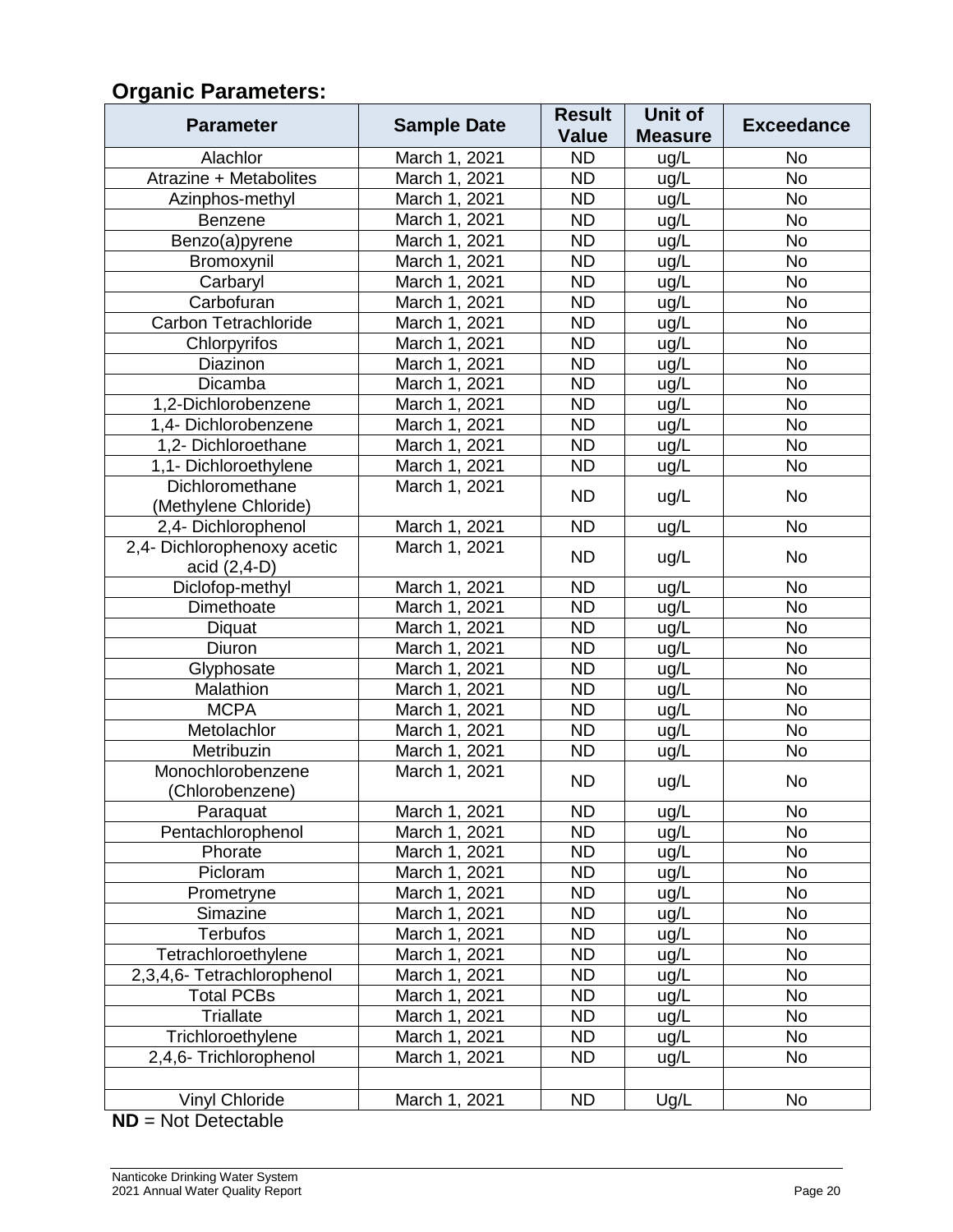# **Microcystin Sample Results**

| Parameter   | Sample Date                                                                                                                                                                                                                                                                                                                                                                                       | <b>Raw Water</b><br><b>Results</b>                                                                                                                                   | <b>Treated</b><br>Water<br><b>Results</b>                                                                                                                                                                                         | Unit of<br><b>Measure</b> | Exceedance |
|-------------|---------------------------------------------------------------------------------------------------------------------------------------------------------------------------------------------------------------------------------------------------------------------------------------------------------------------------------------------------------------------------------------------------|----------------------------------------------------------------------------------------------------------------------------------------------------------------------|-----------------------------------------------------------------------------------------------------------------------------------------------------------------------------------------------------------------------------------|---------------------------|------------|
| Microcystin | May 3, 2021<br>June 7, 2021<br>June 14, 2021<br>June 21, 2021<br>June 28, 2021<br>July 5, 2021<br>July 12, 2021<br>July 19, 2021<br>July 26, 2021<br>August 2, 2021<br>August 10, 2021<br>August 23, 2021<br>August 30, 2021<br>September 6, 2021<br>Setpember 13, 2021<br>September 23, 2021<br>September 30, 2021<br>October 4, 2021<br>October 12,2021<br>October 18, 2021<br>October 25, 2021 | 0.10<br>0.10<br>0.10<br>0.10<br>0.10<br>0.10<br>0.10<br>0.10<br>0.10<br>0.10<br>0.10<br>0.10<br>0.10<br>0.10<br>0.10<br>0.10<br>0.10<br>0.10<br>0.10<br>0.10<br>0.10 | ND.<br><b>ND</b><br><b>ND</b><br><b>ND</b><br>ND.<br>ND<br><b>ND</b><br>ND.<br><b>ND</b><br><b>ND</b><br>ND.<br><b>ND</b><br><b>ND</b><br><b>ND</b><br><b>ND</b><br><b>ND</b><br>ND<br><b>ND</b><br>ND.<br><b>ND</b><br><b>ND</b> | ug/L                      | <b>No</b>  |

**ND** = Not Detectable